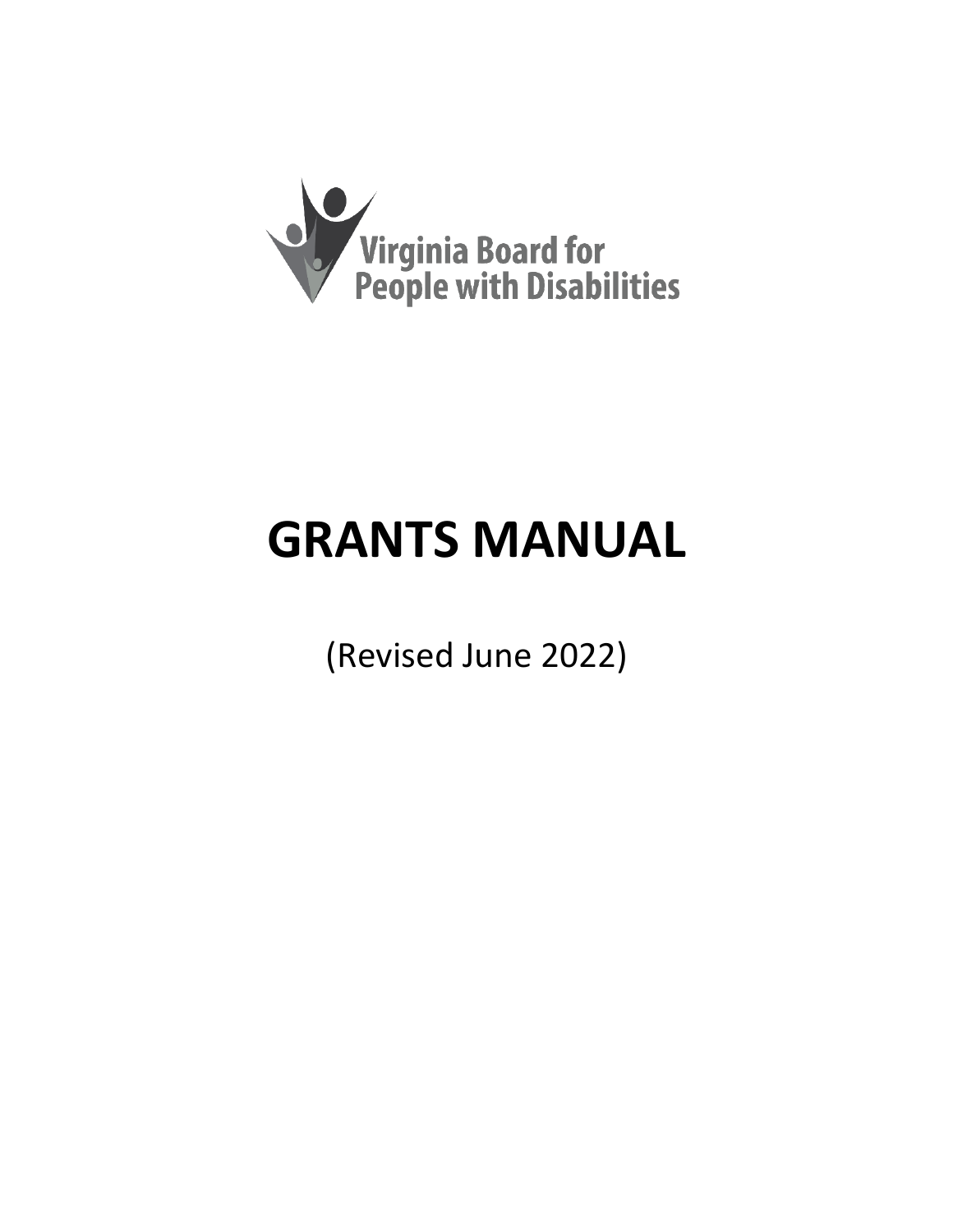**Mission:**

**To create a Commonwealth that advances opportunities forindependence, personal decision-making and full participation in community life forindividuals with developmental and other disabilities.**

**[Virginia Board for People with Disabilities](http://www.vaboard.org/)**

**Washington Office Building 1100 Bank Street, 7th Floor Richmond, VA 23219 (804) 786-0016 1-800-846-4464 V/TTY**

This manual expresses the minimum requirements for Board grantees and is not an all-inclusive document on the management of a federal grant. Grantees are responsible for adhering to all federal, state and agency regulations and policies applicable to this grant. Please refer to Appendix A for a list of governing documents.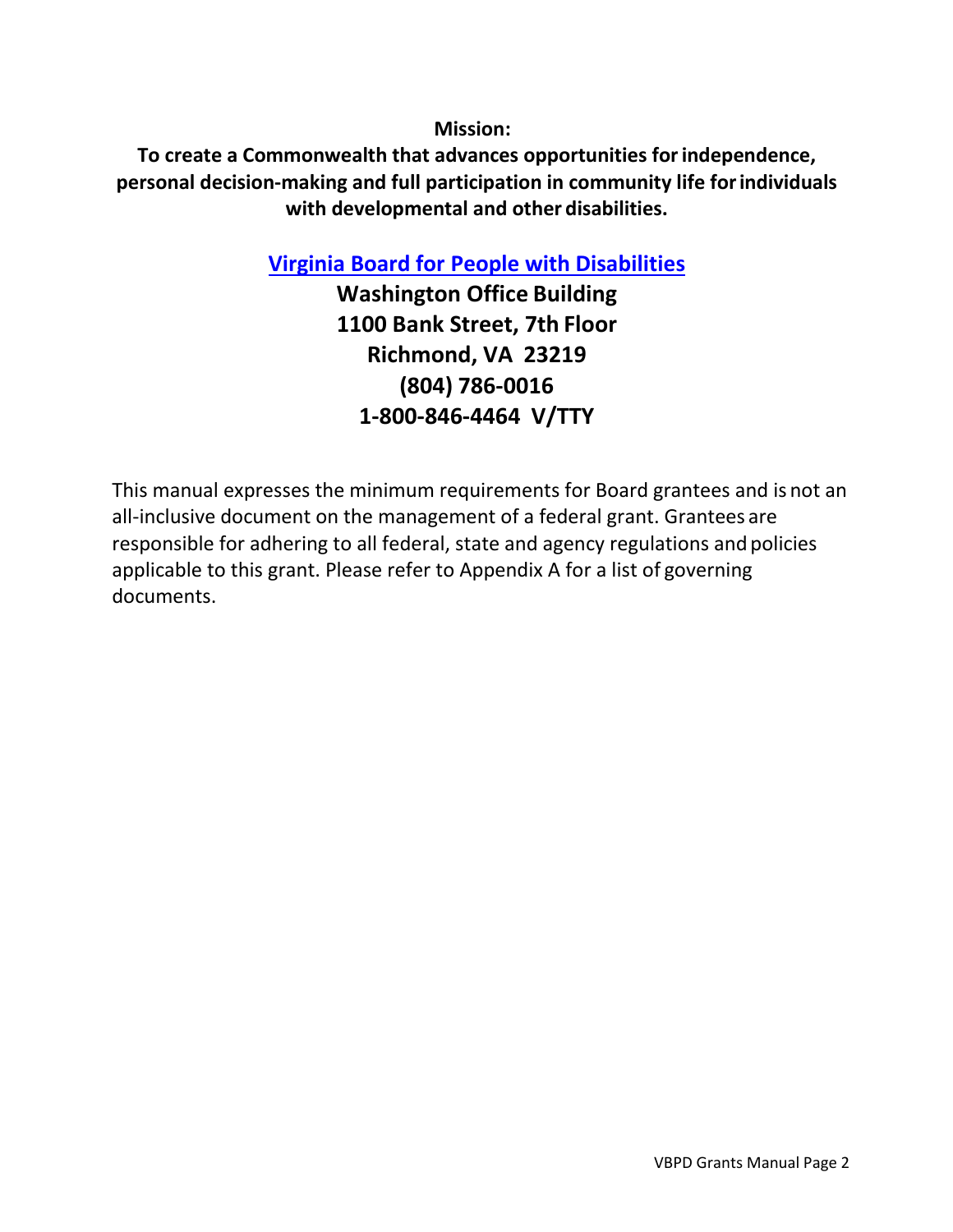# **GRANTS MANUAL**

# **Table of Contents**

| $\mathbf{I}$ . |    |  |
|----------------|----|--|
| II.            |    |  |
| Ш.             |    |  |
|                |    |  |
|                |    |  |
|                |    |  |
| IV.            |    |  |
|                |    |  |
|                |    |  |
|                |    |  |
| V.             |    |  |
| VI.            |    |  |
| VII.           |    |  |
|                |    |  |
|                |    |  |
|                |    |  |
|                |    |  |
|                | Е. |  |
|                | F. |  |
|                |    |  |
| VIII.          |    |  |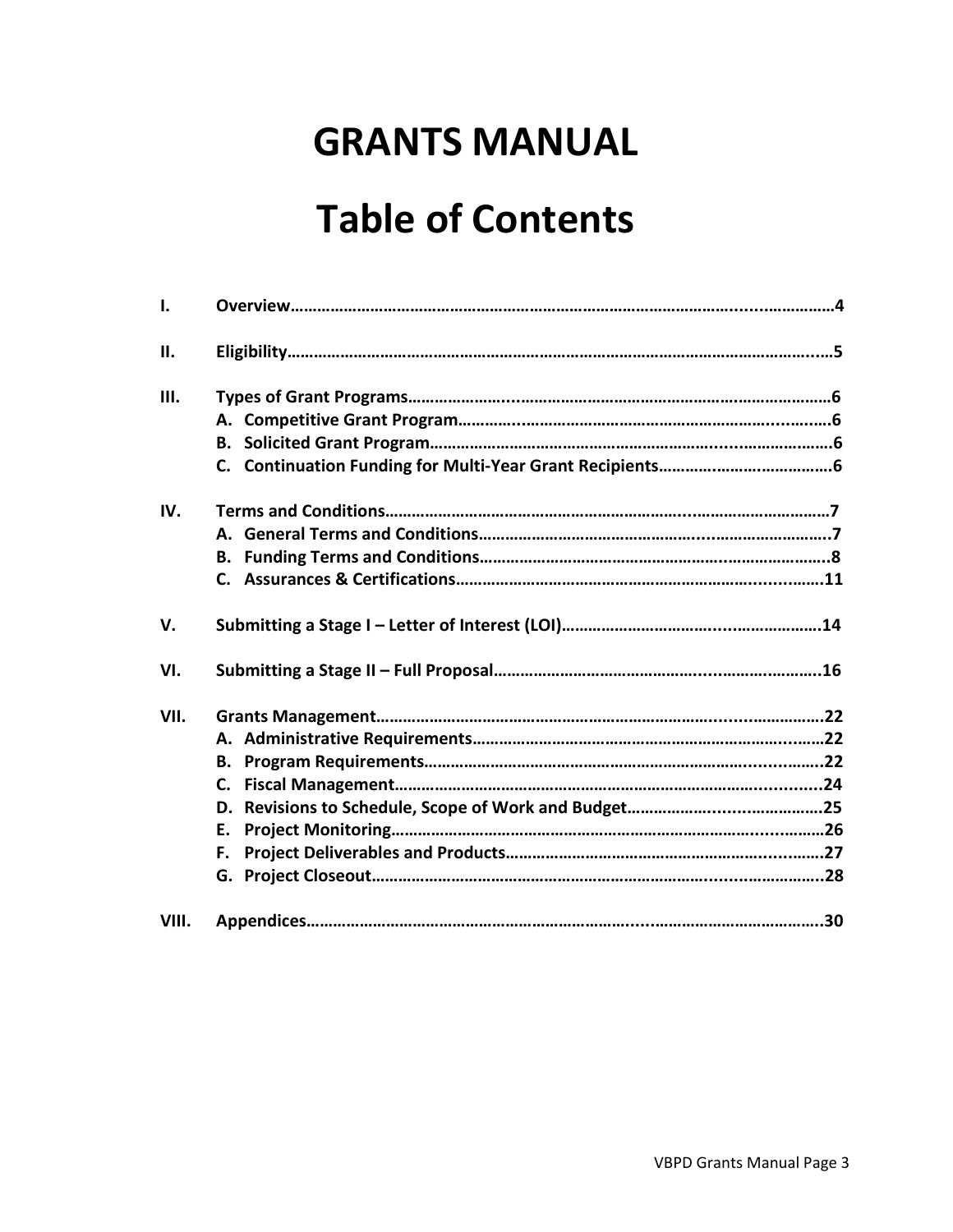# **I. Overview**

The Board is authorized under the Developmental Disabilities Assistance and Bill of RightsAct (the "Act") of 2000 (P.L. 106-402) to receive federal funds and act as an agent forsystems change, capacity building and advocacy on behalf of people with developmental disabilitiesand their families.

In general, the term "developmental disability" means a severe, chronic disability ofan individual that:

(i) is attributable to a mental or physical impairment or combination of mentaland physical impairments;

- (ii) is manifested before the individual attains age 22;
- (iii) is likely to continue indefinitely;

(iv) results in substantial functional limitations in 3 or more of the following areas ofmajor life activity:

(I) Self-care; (II) Receptive and expressive language; (III) Learning; (IV) Mobility; (V) Selfdirection; (VI) Capacity for independent living; (VII) Economic self-sufficiency; and

 $(v)$  reflects the individual's need for a combination and sequence of special, interdisciplinary, or generic services, individualized supports, or other forms of assistance that are of lifelong or extended duration and are individually planned and coordinated.

Also, an individual from birth to age 9, inclusive, who has a substantial developmental delay or specific congenital or acquired condition, may be considered to have adevelopmental disability without meeting 3 or more of the criteria described in clauses (i) through (v) of subparagraph (A) if the individual, without services and supports, has a high probabilityof meeting those criteria later in life.

The funding source for the Board's Developmental Disabilities (DD) grant program isthe Department of Health and Human Services, Administration for Community Living, Administration on Intellectual and Developmental Disabilities. The Catalog of FederalDomestic Assistance (CFDA) number is 93.630. The Board has the discretion to allocate these funds through a competitive grant process, solicitation of work, direct expenditure or a combination of these approaches**. The Board is bound to grant awards only to the extent that the fundsare or become available.**

## **What We Fund:**

The Board promotes, through **systemic change, capacity building** and **advocacy activities**,the development of a culturally and linguistically competent, person and family-centered, comprehensive system with a coordinated array of services, supports and other assistance designed to achieve independence,productivity and integration and inclusion in the community for individuals with DD and otherdisabilities. The primary objective of Board-funded projects is to develop consumer-driven modelprograms that demonstrate effective approaches to a particular need, are or can be self-sustaining, andredirect or expand the scope of existing community programs. In addition to servicedemonstration projects, the Board may fund, consistent with federal law, projects related to: outreach; training; technical assistance; supporting and educating communities; interagencycollaboration and coordination; barrier elimination, systems design and redesign; coalition developmentand citizen participation; or informing policymakers. Please refer to the Board's website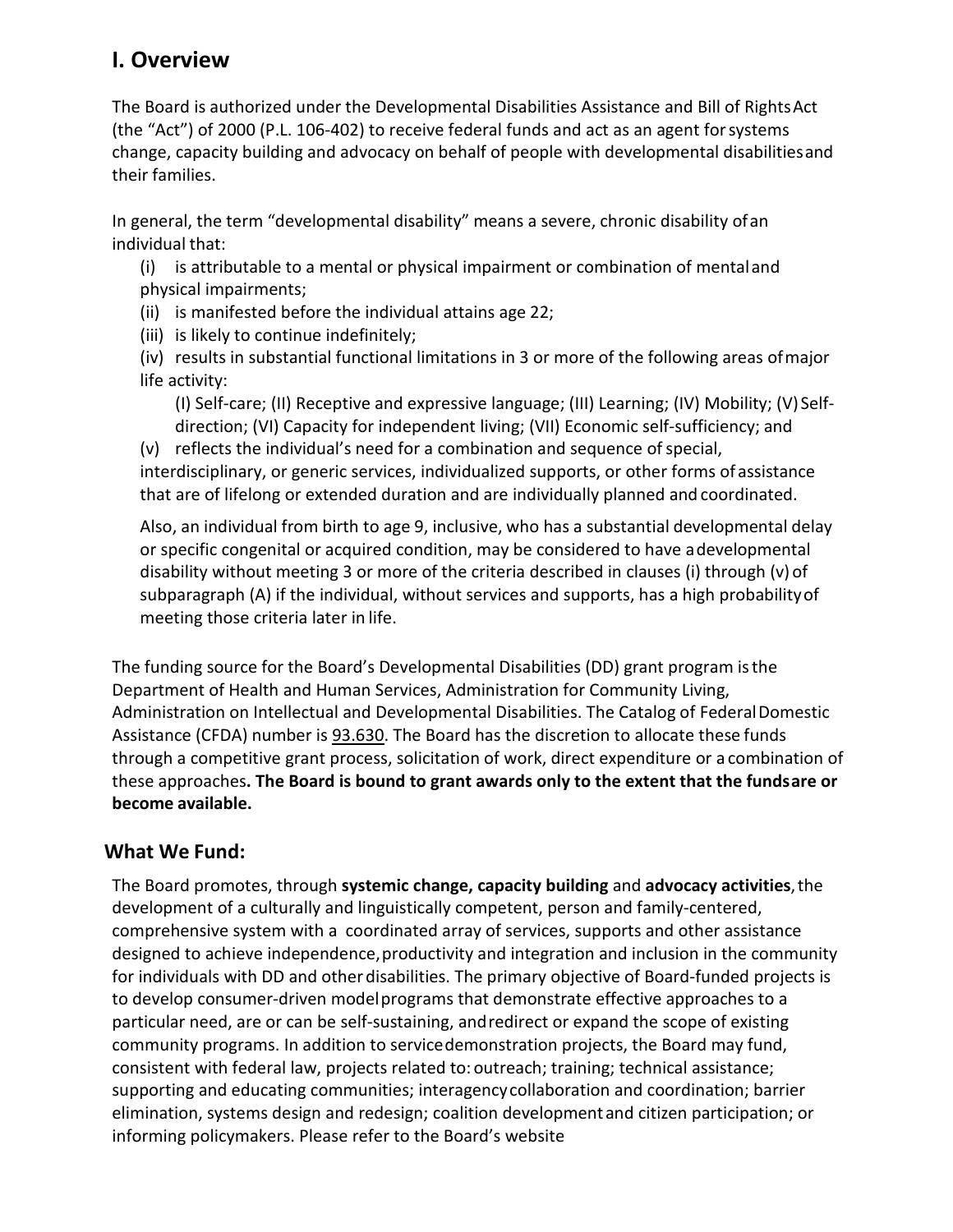### (https://vaboard.org/grants.htm#currentgrants) for descriptions of current projects.

#### The Board **does not fund**:

- **EXIST EXIST 20** Existing projects or services that are a part of an organization's current program or budget;
- **Projects that would supplant or replace existing federal, state or local dollars to conduct the** project;
- **Projects which have a federal, state or local mandate to be delivered by the applicant** organization;
- **Projects which include capital expenditures for the acquisition of land or buildings, new** construction or major repair;
- Projects that do not align with one or more of the Board's current State Plan Objectives;
- **Projects that do not ensure meaningful diversity and inclusion, and are exclusive of an** individual's race, sex, color, national origin, religion, sexual orientation, gender identity, age, political affiliation, disability, and veteran status;
- **Projects that take place in restrictive, isolated, or segregated settings that do not promote** community integration for children or adults with disabilities;
- **Projects that do not effectively demonstrate cultural and linguistic competence through** established organizational policies, structures, procedures and practices.

The Board's five-year *State Plan* (available at **https://vaboard.org/reports.htm**) outlinesthe Board's goals and objectives in the following federal areas of emphasis: Formal and Informal Community Living Supports, Early Intervention, Education, Employment, Healthcare, Housing, Quality Assurance and Transportation.The Board also releases an *Assessment of the Disability Services System in Virginia* (available at **https://vaboard.org/assessment.htm**). The grants that the Board will fund must advance the *StatePlan* goals and objectives and *Assessment* recommendations.

The Board submits a Program Performance Report (PPR) annually to its federal oversight agency, the Administration for Community Living (ACL), Office of Intellectual and Developmental Disabilities (OIDD). The report includesa summary of all projects and activities conducted during the year, including projects implemented by Board grantees. In addition, the Board reports the cumulative total of "Performance Measures" for all projects and activities. These measures are used todetermine the Board's success in meeting its goals and objectives, and are used by the federaloversight agency in performance reports to the administration and congress. The Board's grantees are required to regularly collect and report data on performance measures. Please see the associated Request for Proposal (RFP) for a listing of applicable performance measures.

# **II. Eligibility**

Eligible awardees for the Board's Competitive Grant Program may be state or other public agencies, including universities, non-profit organizations or for-profit organizations. The Board's SolicitedGrant Program is limited to state agencies and universities. No organization may participate inthe Board's grant projects in any capacity or be a recipient of federal funds designated for a project if the organization has been debarred, suspended or otherwise found to be ineligible for participation in Federal assistance programs.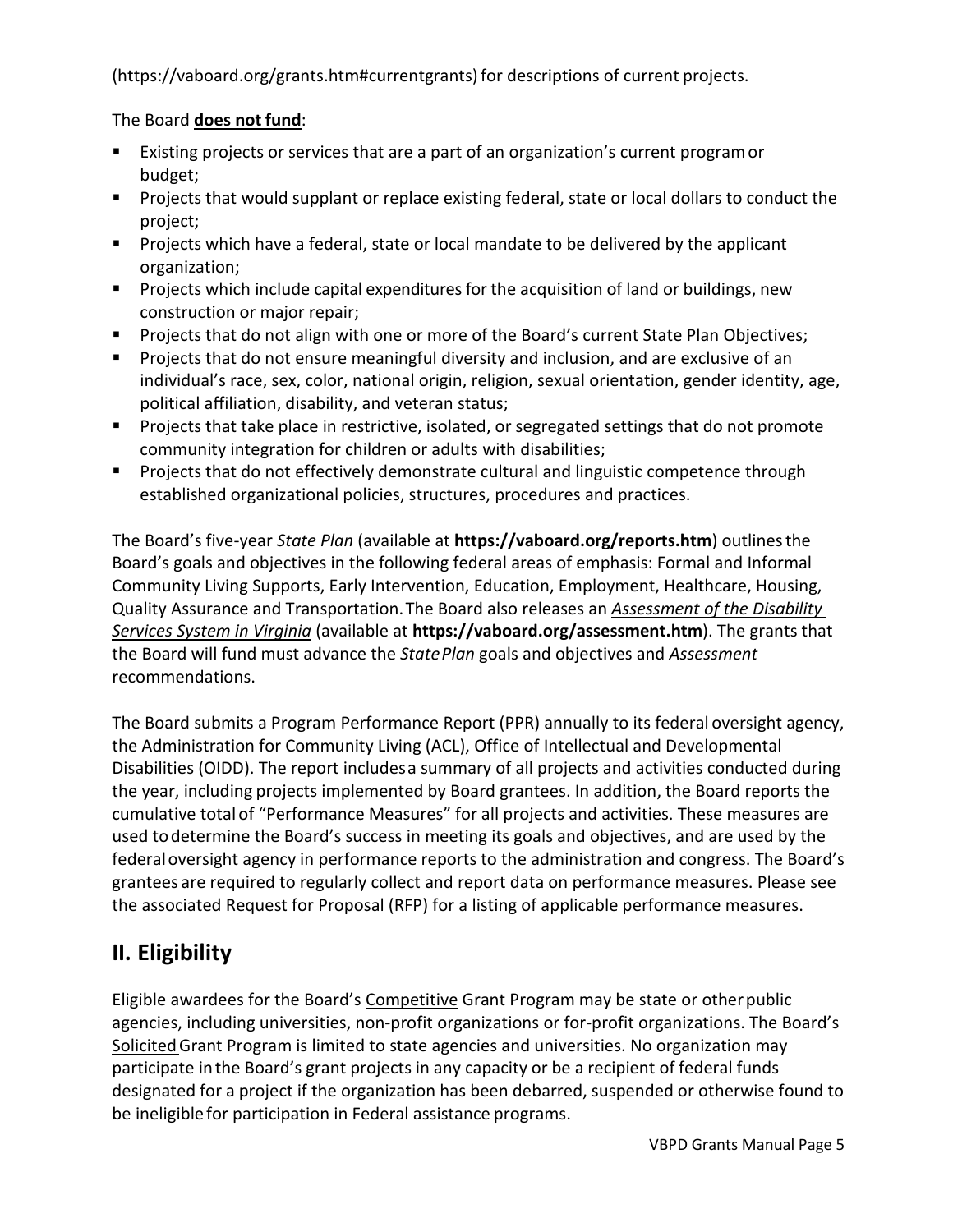# **III. Types of Grant Programs**

The Board has two types of grant programs: Competitive and Solicited. Funding recommendations are made by a grant review team comprised of Board members with afinal determination made by the full Board. All grants are subject to the same administrative, program and financial requirements.

# **A. Competitive Grant Program**

The Board develops and distributes Requests for Proposals (RFPs) for its CompetitiveGrant Program, usually on an annual basis. The RFPs are specifically designed to achieve the goalsand objectives of the Board's State Plan. The program has a 2-stage application process thatincludes the applicant submitting a Phase I-Letter of Interest (LOI) and, if selected by the grant review team, submitting a Phase II - Grant Proposal.

## **B. Solicited Grant Program**

The Board may identify projects for which specialized expertise or experience may be needed to accomplish specific objectives in the State Plan. In these cases, the Board may solicit a proposal from a state agency or university. Solicited proposals may occur at anytime.

## **C. Continuation Funding for Multi-Year Grant Recipients**

The Board may award multi-year grants when the scope of work requires more than 12months to complete a project, in accordance with the Board's State Plan. Continuation funding isnot automatic and multi-year grantees are **required** to submit a renewal application at least thirty (30) days prior to the end of the initial 12-month term. TheGrants Manager will provide written notification and instructions to the grantee of the requirement to submit a renewal application for continuation funding.

Continuation requests must contain thefollowing:

- Annual project accomplishments and progress toward the objectives, activities, outcomes and performance measures defined in the approved proposal;
- A revised budget and Quarterly Activity Timeline and Expenditure Projection form.
- Strategies and activities for accomplishing the project objectives; and
- Responses to project specific questions and concerns, if specifically requested bythe Board.

The grantee will submit the request to the VBPD Grants Manager prior to the end of the initial 12-month grant period, for review by the appropriate Standing Committee and full Board. The Standing Committee will review the request, along with a review of the financial management ofgrant funds and compliance with reporting requirements. At that time, a recommendation for continuation funding will be made to the full Board.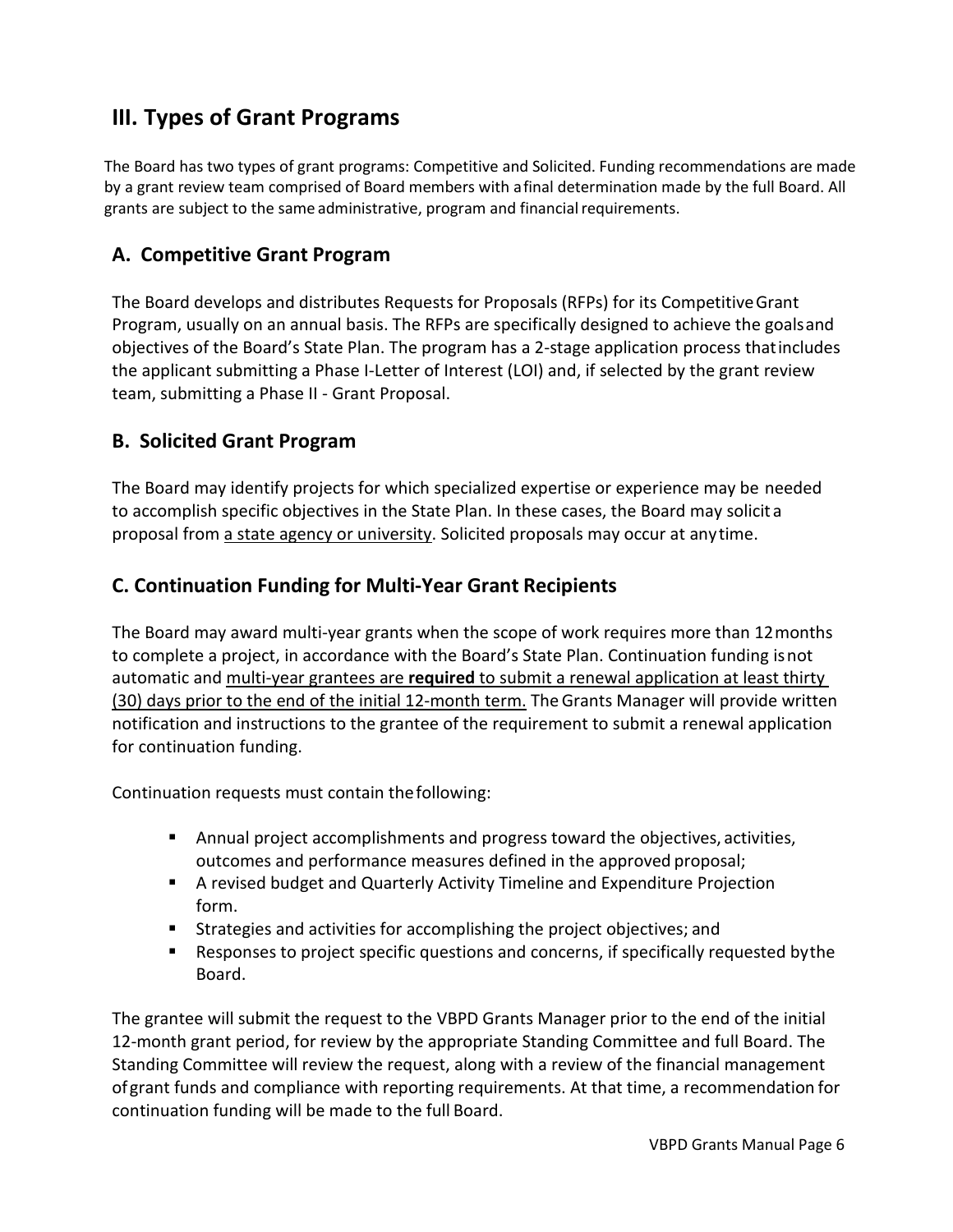# **IV. Terms, Conditions, Assurances & Certifications**

By acceptance of a grant award, the grantee agrees to comply with the terms andconditions set forth below. Failure to comply with these terms and conditions may result in the lossof funds and may be considered grounds for the suspension or termination of agrant.

### **A. General Terms and Conditions**

- 1) Grantees must comply with all federal, state and agency regulations, policiesand procedures (See Appendix A).
- 2) The Board has the authority to make unilateral amendments to the grantrequirements to conform to state or federal statutes, regulations, directives or the availabilityof funds.
- 3) The recipient type for grantees awarded federal funds through the Board is that ofa subgrantee/subrecipient as defined in 2 CFR 200.330, Subrecipient and Contractor determinations. (Please note that in Board literature, subgrantees/subrecipients are referred to as "grantees".) In very rare instances, an entity may be determined to be a vendor relationship that provides goods andservices for a program. Based on the characteristics of the program as defined in 2 CFR 200.330, the Board will make the determination of recipient type which will be stated in the contract.
- 4) Unless otherwise specified in the terms of the DD grant, when copyrightable material is developed in the course of the project, the grantee is free to copyright the materialor permit others to do so. However, the Board and the U.S. Department of Health and Human Services shall retain royalty-free, non-exclusive and irrevocable rightsto reproduce, publish or otherwise use, and to authorize others to use thematerial developed under the grant.
- 5) All printed materials and audiovisual products must contain an Acknowledgment Statement formally acknowledging the Board and Federal Developmental Disabilities program for financial support. The Acknowledgment Statement must include the Board's logo and be prominently presented on all products developed under the grant. Please see page 25 of this document for a sample statement.
- 6) Unless otherwise specified in the terms of the DD grant, all sub-contractors of grantees will adhere to the provisions of this Grant Manual. Grantees will be responsible for ensuring the acceptance and compliance of all sub-contractors. Grantees will also ensure that subcontractors submit prompt invoices within 30 days of delivery of services and the Grantee will pay the subcontractor within 30 days of receipt of saidinvoice.
- 7) If a grantee materially fails to comply with any term of an award, whether stated in a Federal statute or regulation, an assurance, in a State plan or application, a noticeof award, or elsewhere, the Board may take one or more of the following actions, as appropriate in the circumstances: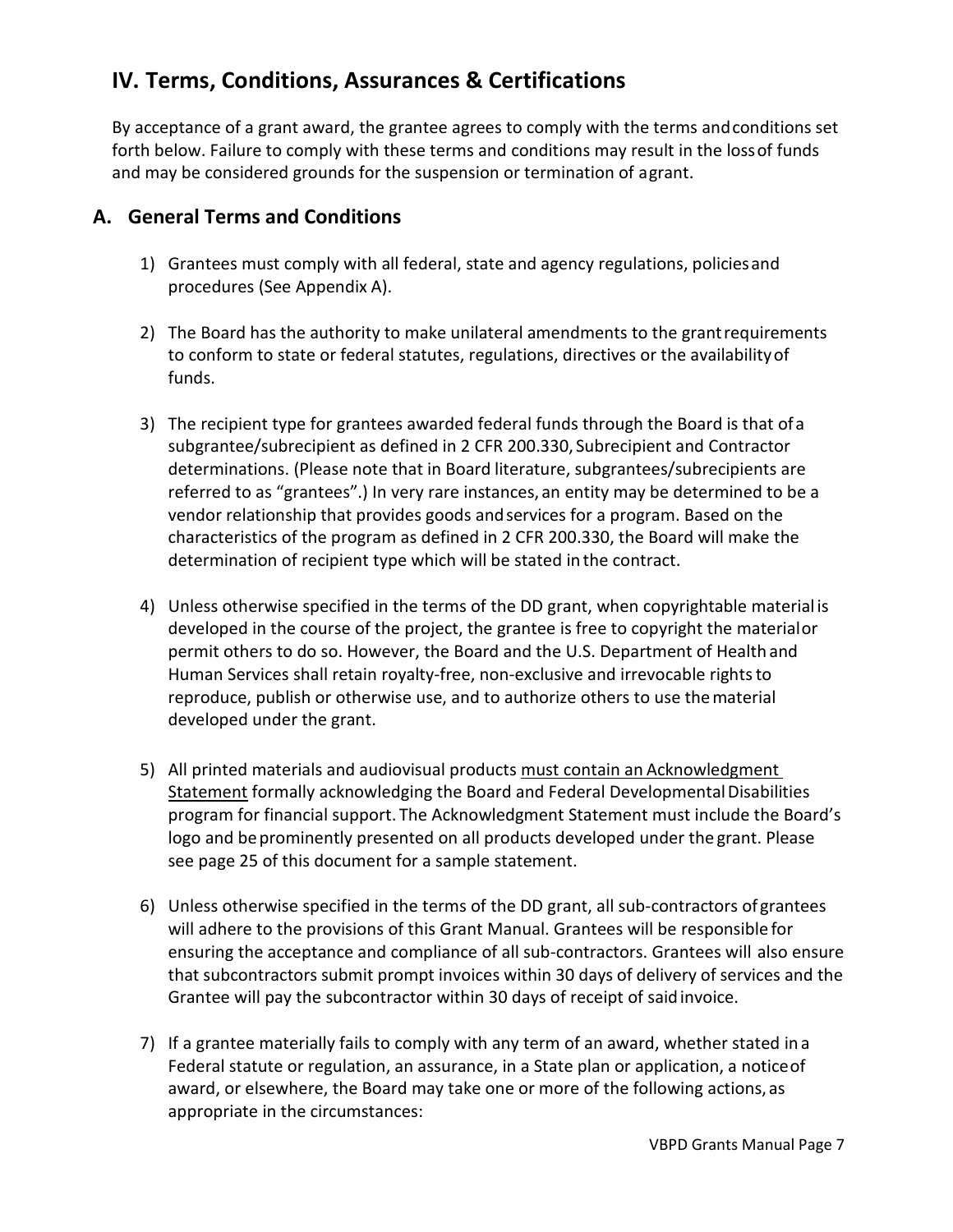- a. Temporarily withhold cash payments pending correction of the deficiency bythe grantee or more severe enforcement action by the awarding agency;
- b. Disallow (that is, deny both use of funds and matching credit for) all or part of the cost of the activity or action not in compliance;
- c. Wholly or partly suspend or terminate the current award for the grantee's program;
- d. Withhold further awards for the program; or
- e. Take other remedies that may be legally available.

The Board has delegated its authority to make initial determinations under thissection to the Executive Director in consultation with the Board Chair and Chair ofthe appropriate Standing Committee. In the event that the Board determines that the grantee has materially failed to comply with any term of an award, the Board shall give  $(1)$  written notice of noncompliance, alleging the particulars of the breach,  $(2)$  possible suspension of all grant activities and (3) possible intent to terminate. The noticeshall include a statement of the grantee's right to an informal conference.

Hearings. The grantee shall have the right to request, in writing, an informal conference. The informal conference shall be held not earlier than 30 days from the date ofthe notice unless the grantee agrees to an earlier date. Either party may request thatthe informal conference be either tape-recorded or recorded by a court reporter. Following the informal conference, the Board shall have the right to take any of theactions enumerated above. The decision of the Board may not be appealed.

Effects of suspension and termination. Costs of grantee resulting fromobligations incurred by the grantee during a suspension or after termination of an award arenot allowable unless the awarding agency expressly authorizes them in the notice of suspension or termination or subsequently. Other grantee costs during suspensionor after termination which are necessary and not reasonably avoidable are allowable ifthe costs result from obligations which were properly incurred by the grantee beforethe effective date of suspension or termination, are not in anticipation of it, and, in the case of a termination, are non-cancelable.

In the event of termination, all materials produced and equipment purchased underthe performance of the grant shall become the property of the Board.

### **B. Funding Terms and Conditions**

- 1) The Board is obligated to award a grant or disburse payments under a grant only tothe extent that funds are available or may become available for this purpose.
- 2) No project will be approved for funding if other sources of funds are available tocarry out the purposes or activities of the project.
- 3) Grant funding may only be used for the purpose of either (1) creating a new projector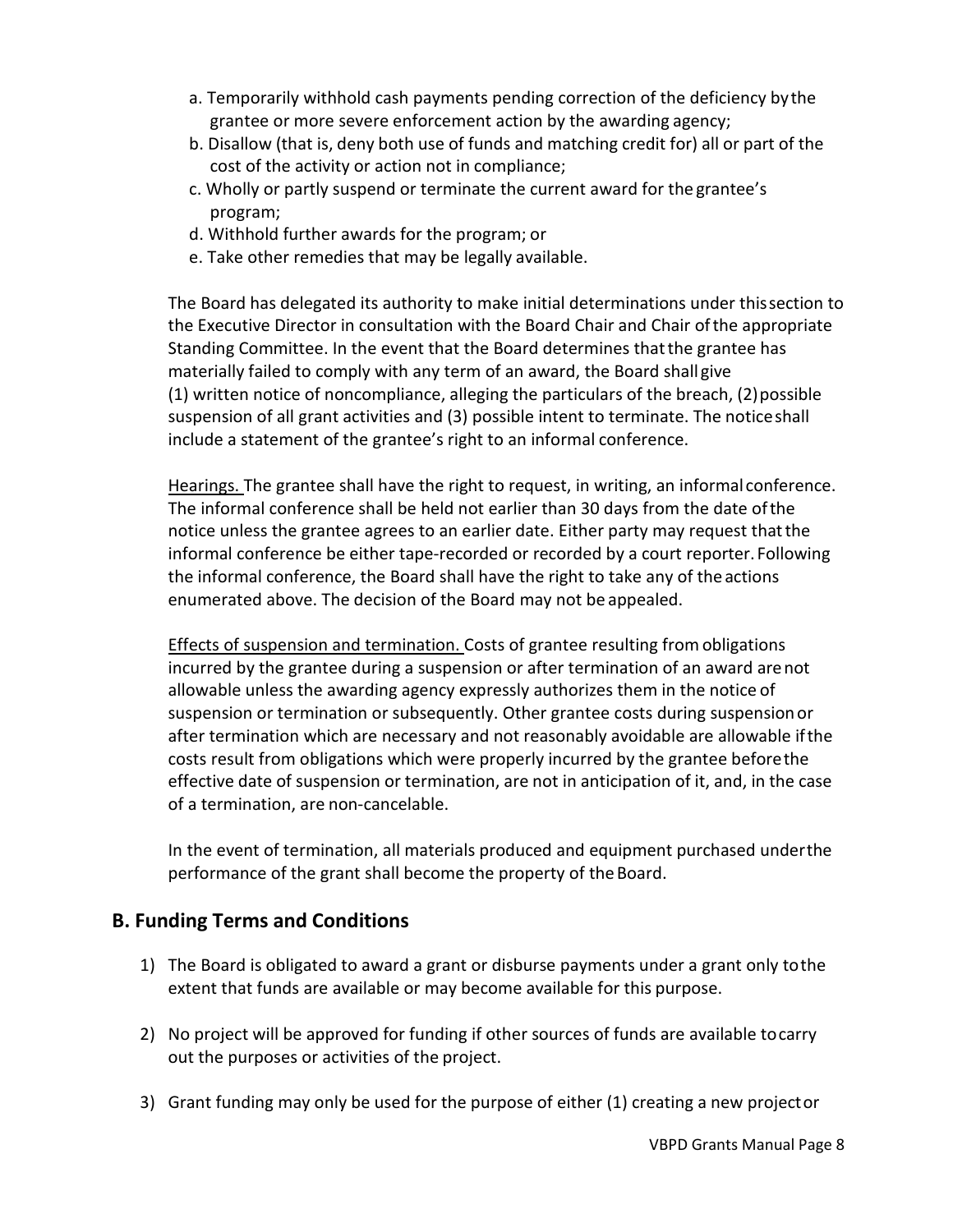(2) continuing a project funded by the Board under a grant from the previousyear. Grants may not be used to fund existing activities.

- 4) All non-profit and for-profit organizations must submit financial documentationbefore approval of a proposal. This includes a copy of the most recent Form 990 submittedto the IRS for non-profits, and a copy of the most recent annual submission to the SEC for for-profits.
- 5) All state and local government and non-profit organizations receiving federal DDfunds and expending \$750,000 or more in federal funds in a fiscal year must have an auditin compliance with 2 CFR §200.501 (Subpart F) of Federal Uniform Guidance (https://www.gpo.gov/fdsys/pkg/CFR-2016-title2-vol1/pdf/CFR-2016-title2-vol1 sec200-501.pdf).
- 6) Federal DD grant funding may not exceed 75% of the total costs of the project. Thereis an exception, however, for grantees when the project primarily serves a designated poverty area(s). In this case, up to 90% of the total costs may be charged to grant funds. **Please see the RFP for project-specific match requirements**. Also see Appendix B for a link to the listingof designated poverty areas.
- 7) The match ratio negotiated at the time of grant award may not be changed. Thematch must come from non-federal resources and those not being used to match otherfederal money. The match must be verifiable and available at the time that the grant award is issued.
- 8) All grantee travel-related expenditures must adhere to Virginia State Travel Regulations.
- 9) Grant expenditures must be incurred during the grant period. No expenses may be incurred before the grant period begins; funds must be encumbered by the end dateof the grant period. The **one exception** is pre-award expenditures related to attendanceat a mandatory grantee orientation held prior to the grant period begindate.
- 10) Program Income is not allowed during the grant period. While this is an allowable federal expense, the Board does not allow this activity. "Program income" includes income from fees for services performed or from the sale of commodities oritems produced under a grant agreement. For example, a grantee may not generaterevenue by charging fees for attendees at a training event or through the sale of a training DVD.
- 11) Unallowable grant expenditures include, but are not limited to:
	- a) Capital expenditures that include the acquisition of land or buildings, new construction or major repairs
	- b) Mortgage payments or related interest payments
	- c) Real estate or property taxes
	- d) Entertainment expenses
	- e) Organized fundraising, including financial campaigns, solicitation of gifts and bequests, and similar expenses incurred to raise capital or obtaincontributions,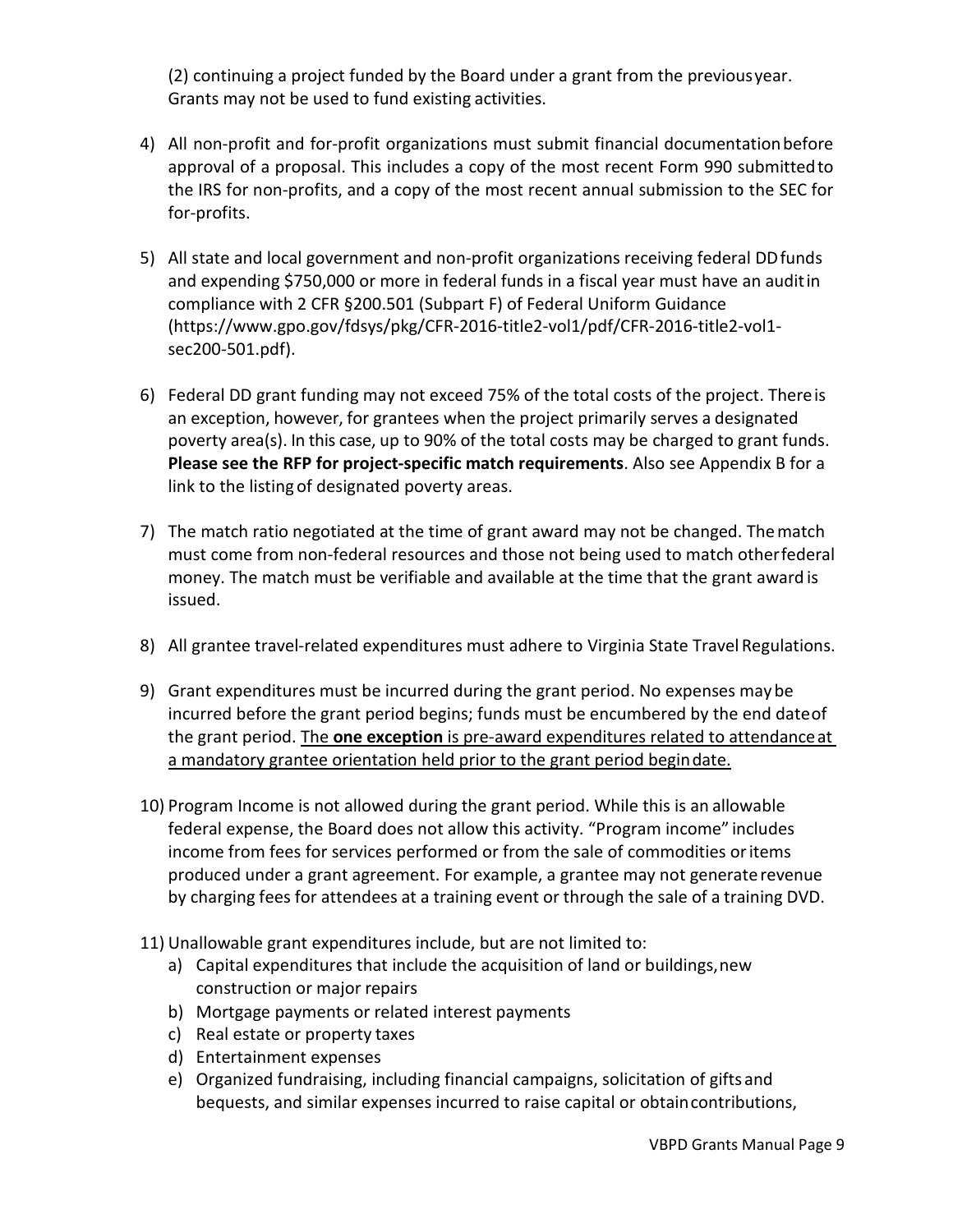regardless of the purpose for which the funds will be used

- f) Food expenditures are generally unallowable, except 1) Where specifically approved as part of a program activity, e.g., in programs providing children's services; 2) As part of a per diem or subsistence allowance provided in conjunction with allowable travel; and 3) Under a conference grant, when meals are a necessary and integral part of a conference, provided that meal costs are not duplicated in participants per diem or subsistence allowances. Guest meals are not allowable.
- 12) Allowable grant expenditures must be reasonable, allocable and necessary to thegrant project:
	- a) The expenditure is ordinary and necessary for the operation of the grant program.
	- b) The expenditure follows sound business practice and does not deviate fromthe grantee's established practice.
	- c) The expenditure must conform to all laws, regulations, circulars orlimitations applicable to this grant.
	- d) The expenditure must be in accordance with Generally AcceptedAccounting Principles (GAAP).
	- e) The expenditure must be fully documented.
- 13) Allowable grant expenditures include, but are not limited to:
	- a) Wages for personnel working directly on the project.
	- b) Personnel fringe benefits.
	- c) Consultant services contracted to accomplish specific goals or objectives ofthe project.
	- d) Travel for staff, consultants or consumers involved in the project.
	- e) Materials, supplies and equipment purchased directly for use in a specificproject.
	- f) Communication costs identifiable with a specific project, such aslong-distance phone calls, faxes.
	- g) Indirect costs. Indirect costs are typically existing facilities and administrativecosts that are necessary to operate an office and are shared by many projects. These include, but are not limited to, monthly fees for office rent, phone andinternet provider fees, photocopier leases, etc. (Applicants are strongly encouraged to use indirect costs towards the minimum match requirements.)

Modified Total Direct Costs (MTDC) is the base to which F&A (indirect cost) rates are applied. MTDC excludes capital expenditures, capital equipment, patient care costs, rent, tuition remission, scholarships and fellowships, participant support costs and the portion of each subaward in excess of \$25,000.

14) Expenditures for rental of space/facility or equipment necessary for specific grant activities as approved are allowable grant expenditures. For example, where the grantee needs to rent space for an activity conducted outside of the office, such as atraining workshop or conference, rental fees for a facility and necessary equipment, such asa LCD projector, would be allowable.

Allowable expenditures for space rental **do not include monthly office rent**, as it isan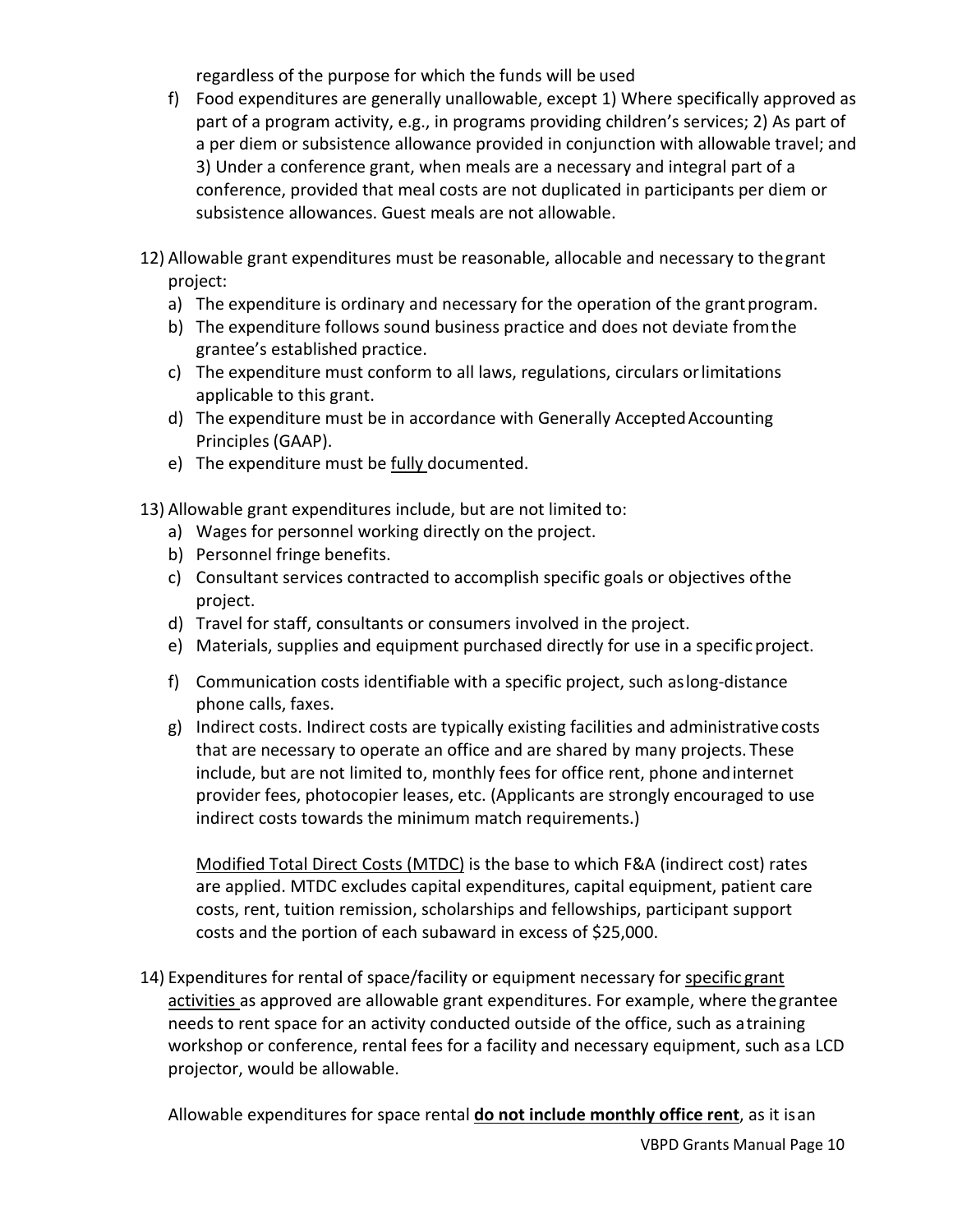existing and/or indirect cost.

- 15) The following capital expenditures are allowable. All capital expenditures must be approved in advance by the Board and the U.S. Administration on Intellectual and Developmental Disabilities. Requests must be submitted in writing and must demonstrate how the expenditures are critical to the success of the project. All capital expenditure items must be fully accessible to people with disabilities.
	- a) Capital Equipment: The term "equipment" includes computers and peripheralsof any costs as well any piece of equipment defined as having a unit cost of atleast \$5,000 with a usable life of more than one year. Requests must be accompanied with a description of how the equipment is critical to the success of the project and how the grantee organization intends to provide ancillary support(specialized wiring, access, space, operator training) for the equipment. The grantee may retain equipment purchased with DD funds unless (1) otherwise specified in writing bythe Board at the time the grant is awarded, or (2) the equipment is no longer beingused to support program activities initiated by the grantproject.
	- b) Capital Improvements to Land or Buildings: In rare instances, the Board may allow capital improvements to land or buildings. All capital expenditures mustresult directly in a benefit to or service for individuals with disabilities. An examplewould be the purchase of adaptive equipment that improves accessibility and inclusionfor a recreational program.

# **C. Assurances & Certifications Assurances**

- 1) The grantee assures that DD Grant funds will be used to make a significant contribution towards enhancing the independence, productivity, integration and inclusion into the community of persons with developmental disabilities as defined by Public Law 106-402.
- 2) The grant project contains meaningful diversity and inclusion, and is inclusive of an individual's race, sex, color, national origin, religion, sexual orientation, gender identity, age, political affiliation, disability, and veteran status.
- 3) The grantee assures that DD Grant funds will be used to increase and enhancethe level of funding and effort available for project purposes or activities and thatthese DD Grant funds will not supplant existing funds.
- 4) The grantee assures it will make maximum use of available community resources, including use of volunteers to supplement activities of paid employees, and will maintain a record of voluntary contributions to the DD Grant project.
- 5) The grantee assures that consumers with developmental disabilities and/ortheir families will be involved in the planning, development and implementation of theDD Grant project.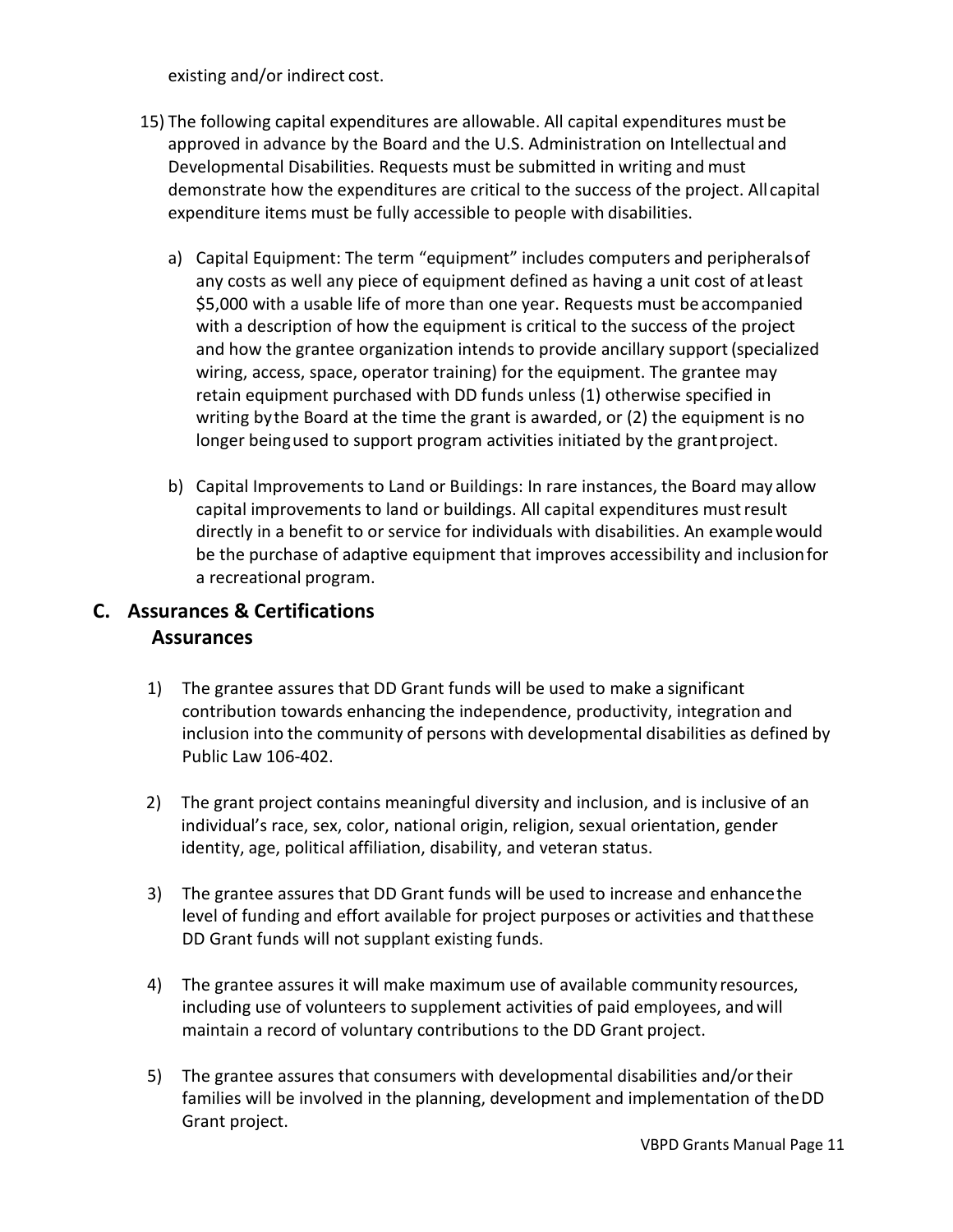- 6) The primary beneficiaries of the grant project must be people with developmental disabilities. For projects in which there will be direct benefit to individuals, **at least 60% of the targeted population must have a developmental disability**. Grant projects can indirectly target people with developmental disabilities as beneficiaries by supporting, educating and/or training others (e.g., family members of people with developmental disabilities, building professionals, or employers) to develop or improve services and supports for people with developmental disabilities.
- 7) The grantee assures that DD Grant project participants and beneficiaries will be representative of the community population, including racial, ethnic and cultural representation, with particular attentionto unserved or underserved groups.
- 8) The grantee assures that it will comply with the federal Civil Rights Act of 1984,as amended and operative regulations related to employment and program participation in the implementation of the DD Grant project. In addition, the grantee assures that it will not discriminate in its employment practices, subcontracting practices, and delivery of goods or services because of race, sex, color, national origin, religion, sexual orientation, gender identity, age, political affiliation, disability, or veteran status. The grantee will include these provisions in every subcontract or purchase order over \$10,000 so that the provisions will be binding upon each subcontractor or vendor. The grantee and its subcontractors agree to post in conspicuous places, available to employees and applicants for employment, notices setting forth the provisions of this non-discrimination clause.
- 9) The grantee assures that it will comply with all effective Federal and Statelegislation and operative regulations concerning nondiscrimination of individuals withdisabilities in the areas of program participation, education, employment, housing, transportation, public accommodations and telecommunications.
- 10) The grantee assures that buildings used in connection with activities supportedunder the DD Grant projects will meet accessibility standards.
- 11) The grantee assures that any direct services for persons with developmental disabilities provided through the DD Grant project will be made available on anonexclusionary basis and will make reasonable provision for persons unable to pay.
- 12) The grantee assures that the human rights of all persons with developmental disabilities who receive direct services through the DD Grant project will be protected in accordance with regulations of the U.S. Department of Health and Human Services.
- 13) The grantee assures that information obtained in implementing the DD Grantproject concerning personal facts and circumstances of any individual with developmental disabilities or their family will not be divulged without the individual's writtenconsent. Any information to be compiled or disclosed will be in statistical, summary orother forms which do not identify particular individuals.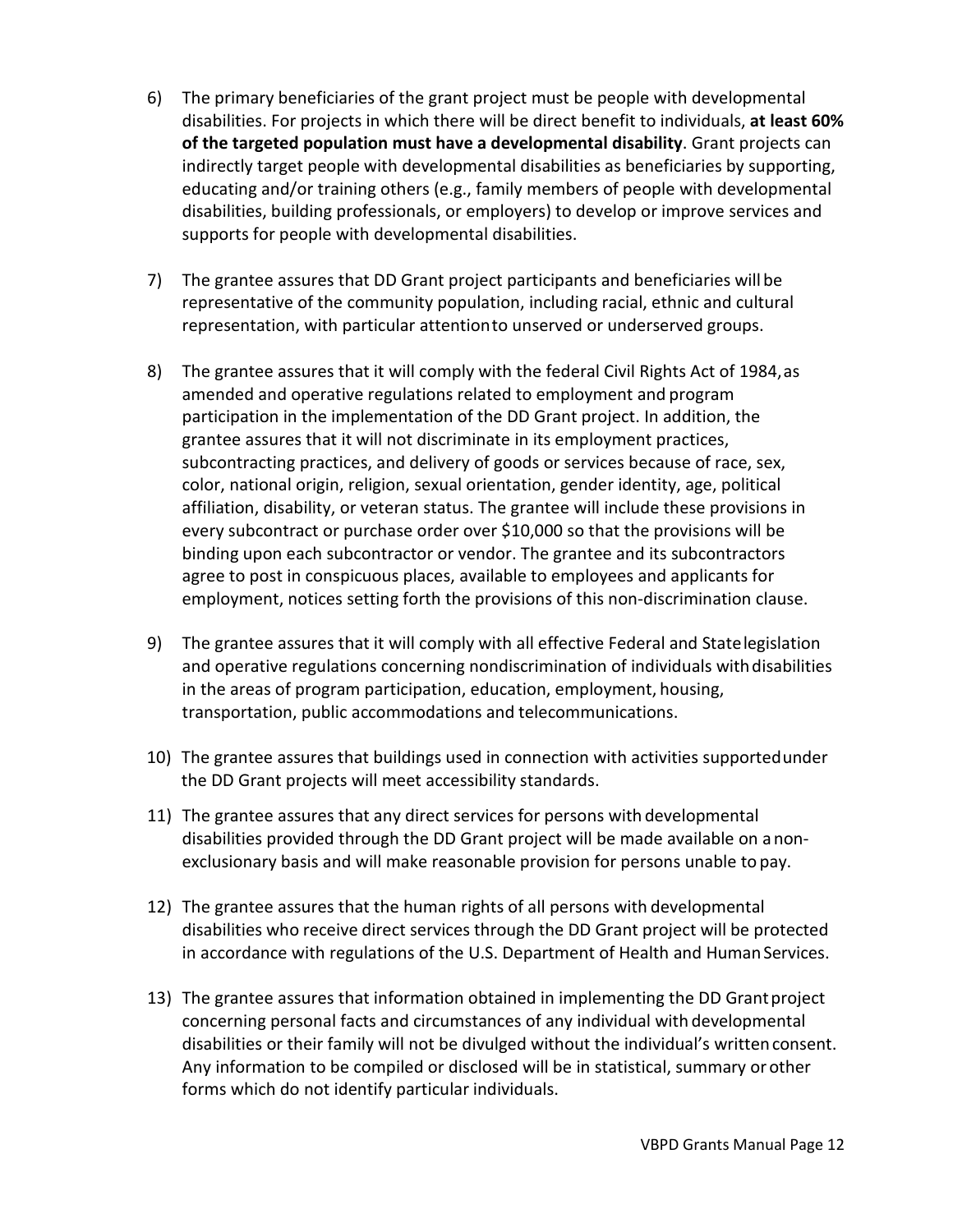- 14) The grantee assures that any direct services provided through the DD Grant project will be provided in an individualized manner informed by the person's cultural context; each person with developmental disabilities who receives direct services through the DD Grant project will havein effect a written individualized plan in the individual's preferred language which:
	- a) Is developed jointly with the service provider(s), the consumer of theservice(s), and, if appropriate, the consumer's parent or guardian.
	- b) Includes specific goals with objectives stated in measurable terms andwith corresponding evaluation procedures.
	- c) Contains a statement of specific services to be provided, identifying eachagency and personnel that will deliver each service, and specifying the date ofinitiation and anticipated duration of such services.
	- d) Is revised at least annually.
- 15) The grantee assures that all documentation and records pertaining to the DDGrant project will be available upon request to authorized representatives of theVirginia Board for People with Disabilities or the U.S. Department of Health and Human Services.
- 16) The grantee assures that it will submit to the Virginia Board for People withDisabilities within thirty (30) days after the date of termination, or the end of theauthorized project period, the required final quarterly financial report, final quarterlyoutcome status report, program evaluation report and project products as specified inthe original DD Grant application or subsequently approved revisions.
- 17) Records must be retained for three (3) years from the starting date of the retention period. The retention period starts on the day the grantee submits its final grant project deliverable (e.g., final financial report and outcome status report). If any litigation, claim, negotiation, audit or other action involving the records beginsbefore the expiration of the 3-year period, the records must be retained until completionof the action and resolution of all issues which arise from it, or until the end ofthe regular 3-year period, whichever is later. When grant support is continued orrenewed at annual or other intervals, the retention period for the records of eachfunding period starts on the day the grantee submits to the Board its final deliverable forthat period. This section applies to all grant documents including financial and programmatic records, supporting documents and statisticalrecords.
- 18) The Board, the U.S. Department of Health and Human Services and the Comptroller General of the United States, or any of their authorized representatives, shall havethe right of access to any pertinent books, documents, papers or other records of grantees which are pertinent to the grant, in order to make audits, examinations, excerptsand transcripts. The rights of access must not be limited to the required retentionperiod but shall last as long as the records are retained.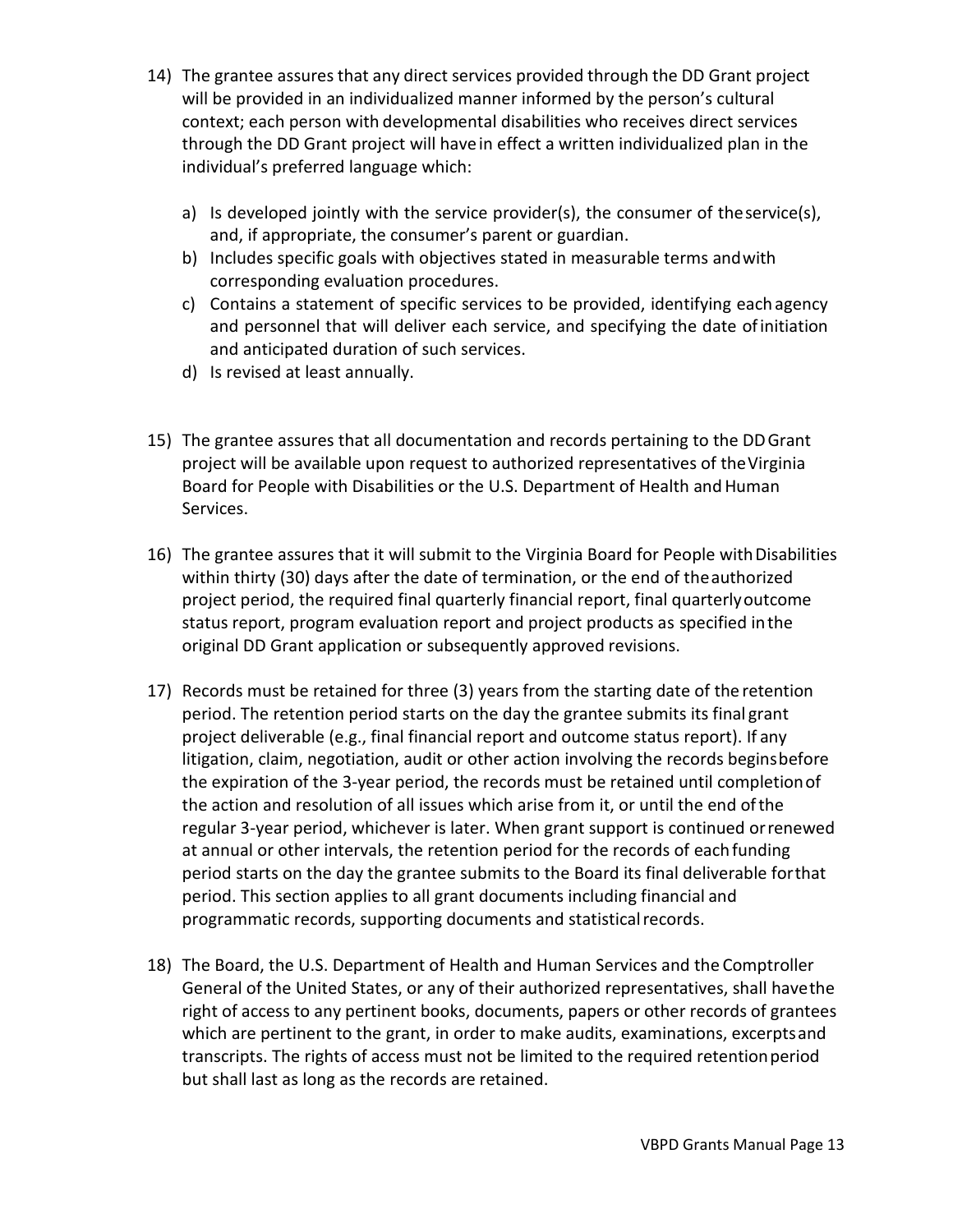19) The grantee assures that no officer or employee has a personal FINANCIAL INTEREST in the DD Grant contract, in accordance with the provisions ofthe State and Local Government Conflict of Interest Act 2.2-3100, et seq., ofthe Code of Virginia.

## **Certifications**

- 1) The grantee certifies that it, its authorized official and its fiscal agent are notpresently debarred, suspended, proposed for debarment, declared ineligible or voluntarily excluded from covered transaction by any federal department or agency in accordance with 45 C.F.R., Subparts 73 and 92, Debarment or Suspension of Former Employees.
- 2) The grantee certifies that it will provide a drug-free workplace in accordance withthe Drug-Free Workplace Act.
- 3) The grantee certifies that federal grant funds provided under this award will notbe used by the grantee to support lobbying activities to influence proposed orpending Federal or State legislation or appropriations, in accordance with 45 C.F.R., Part 93, New Restrictions on Lobbying. This prohibition is not intended to affect anindividual's right or that of any organization, to petition Congress, or any other level of Government, through the use of other resources.

# **V. Submitting a Stage I – Letter of Interest (LOI)**

*Please note that the LOI-phase may not be required for all applications. Please see the Request for Proposal (RFP) for more information.* 

The Board only accepts grant applications submitted electronically through the performance management and government resource planning site, DD Suite, which may be accessed [here.](https://www.ddsuite.org/)

**Stage I applications submitted in hard copy will not be reviewed and will be returned unopened. Applications submitted via email will also not be reviewed.**

In order to submit a Stage I – Letter of Interest (LOI) or Stage II – Proposal application, applicants must first [register](https://www.ddsuite.org/users/register) with DD Suite to create an account. If you experience any difficulties with registration, please see the DD Suite technical assistance page found [here.](https://www.ddsuite.org/TA)

Please note: Any LOI that omits required elements or fails to adhere to the prescribed format or submission requirements described herein will result in a lower evaluation score.

### **Preparing a Letter of Interest (LOI):**

VBPD Grants Manual Page 14 The Letter of Interest (LOI) Form consists of a Coversheet and a Narrative section, which may be found in the Attachments section of the Board's RFP announcement, located on the DD Suite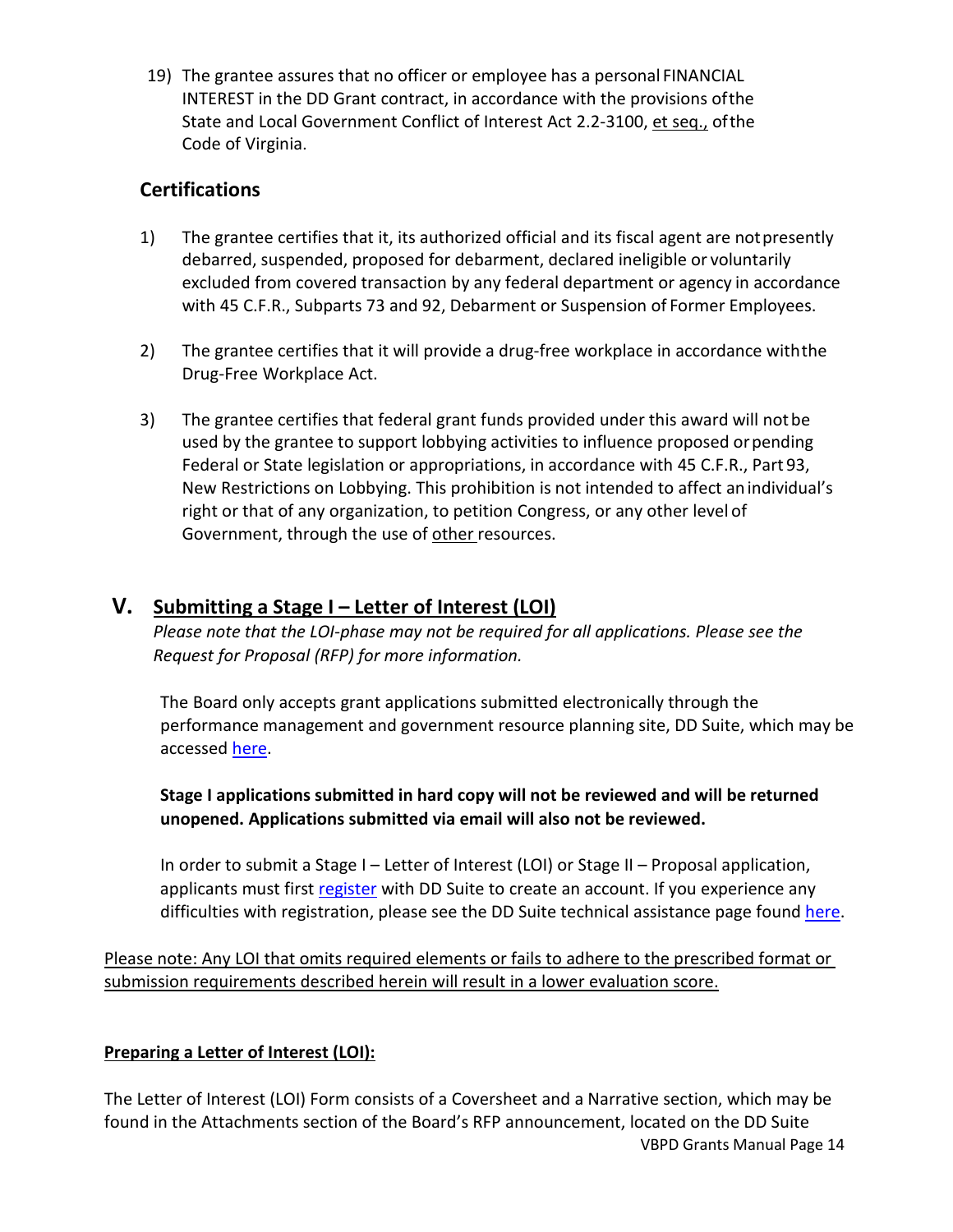[homepage.](https://www.ddsuite.org/) Completion of all fields in the form is required. It is strongly recommended that applicants review the entire RFP, including the [Grants Manual,](https://vaboard.org/grants.htm#administration) before preparing the LOI.

#### *Note: Please refer to the specific Request for Proposal (RFP) document in DD Suite for a complete list of required components for Stage I applications.*

1. **LOI Coversheet** – Complete all fields in the Coversheet:

**Grant Funds Requested** – Please ensure you have thoroughly examined your proposed budget and reviewed the Grants Manual for allowable and unallowable budget items. **Note:** The grant funds requested and match funds may be modified slightly during the proposal stage.

**Match Requirement ─** Grantees are required to contribute a **minimum match** (cash or in kind) of 25 percent of total project costs (grant funds + match). Federal funds cannot be used as match.

#### Exception to Requirement:

If a project primarily serves a Designated Poverty Area, the Board will fund 90% of the Total Project Costs and requires a minimum matching share of 10% of the total project costs. (If total project costs = \$100,000, grant funds = \$90,000, match funds = \$10,000.) Designated poverty areas are discussed in **Appendix B** of this document. **Please see the RFP for project-specific match requirements.** 

The LOI Coversheet must be completed and signed by the Authorized Official of the applicant organization. This signature on the proposal coversheet certifies that the applicant will comply with all federal, state, and agency regulations, policies, and procedures. The Authorized Official also certifies that the organization has the legal authority to apply for federal funds and has the institutional, managerial, and financial capability (including funds sufficient to pay the non-Federal matching share of project costs) to ensure proper planning, management, and completion of the project as described in the approved proposal.

- 2. **LOI Narrative**—Please tab through the form and respond to each question succinctly and clearly. The form is set up in 1.15 line spacing. The completed Narrative section **may not exceed three (3) pages** and should contain the following elements:
	- **A. Applicant Profile**  Describe the background of the applicant and the qualifications that would allow for completion of the project.
	- **B. Cultural Competence** Describe how the applicant organization embodies cultural competence in the policies, structures, procedures and dedicated resources that are in place to support this capacity.
	- **C. Linguistic Competence –** Describe how the applicant organization embodies linguistic competence in the policies, structures, procedures and dedicated resources that are in place to support this capacity.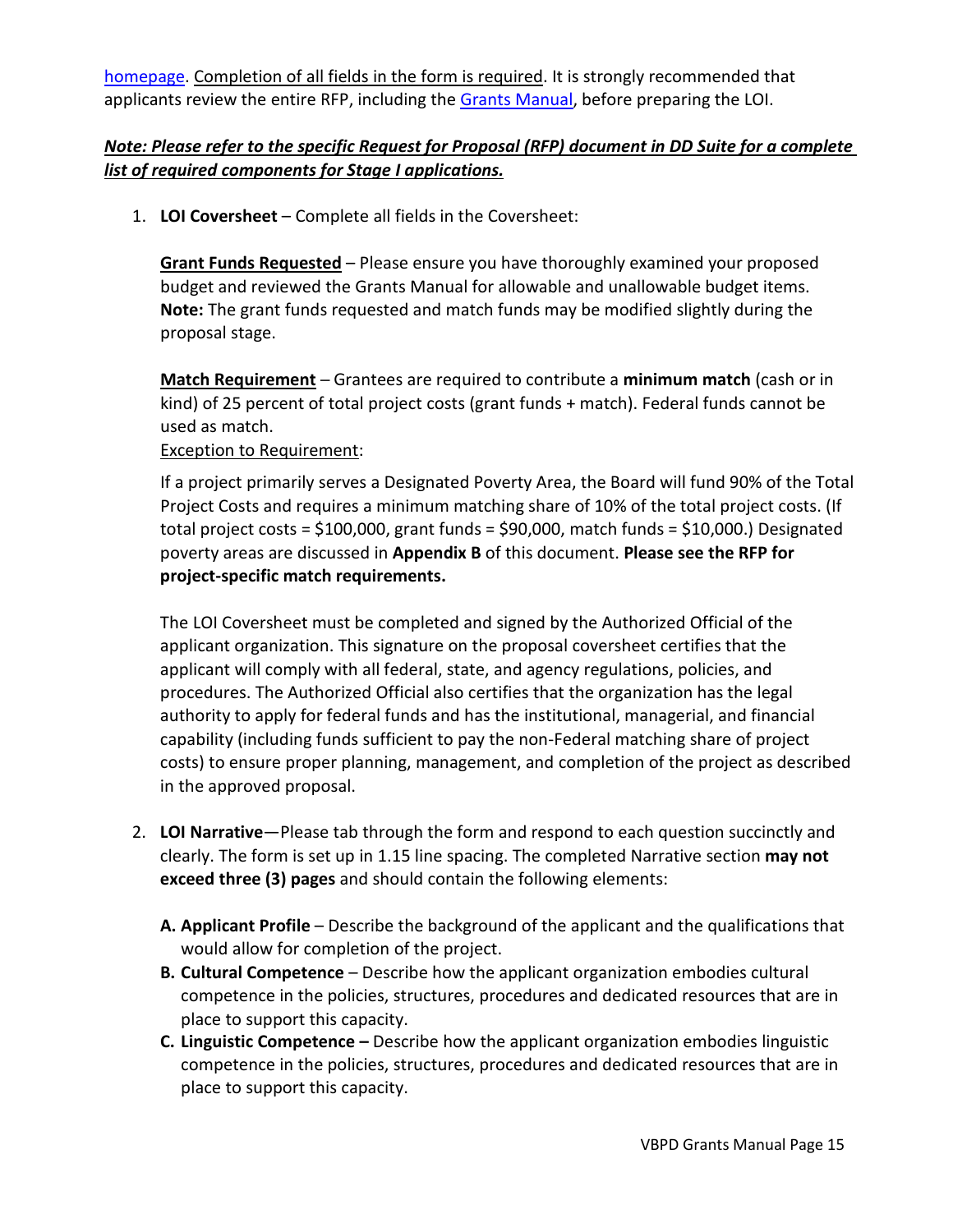- **D. Target Population** Describe the target population, including the estimated percent of persons with DD served, and how the project activities will achieve the required outcome measures described in the RFP.
- **E. Involvement of People with DD & Families in Project Activities** Describe how the applicant organization will involve culturally diverse individuals with disabilities and their families in the development and/or implementation of the project activities.
- **F. Collaboration**  Describe how the partnering organization(s) will collaborate and how it will contribute to the overall project by highlighting the resources and expertise each partner will provide. Show that there is a clear process in place for decision making and managing the project.
- **G. Systems Change/Capacity Building & Sustainability** Describe how the project will achieve systems change and/or build capacity, and following the end of the grant period, how systems change or increased capacity will be sustained.
- **H. Project Activities, Outcomes and Strength of Evidence** Summarize anticipated activities and outcomes and describe the model and/or approach selected and the reason it was selected for your project (i.e., its evidence of effectiveness as a promising or best practice).

# PREPARING A PROPOSAL FOLLOWING LOI APPROVAL

# **II. SUBMITTING A STAGE II – FULL PROPOSAL**

The Board only accepts competitive grant applications submitted electronically through the performance management and government resource planning site, DD Suite, which may be accessed [here.](https://www.ddsuite.org/) If you experience any difficulties with navigating the DD Suite system, please see the DD Suite technical assistance page found [here.](https://www.ddsuite.org/TA)

**Stage II applications submitted in hard copy will not be reviewed and will be returned unopened. Applications submitted via email will also not be reviewed.**

In most circumstances, applicants must be invited to submit a Stage II – Proposal Application, following review of the LOI. This may not be required for all solicitations. *Please see the specific RFP for the requirements to submit a Proposal Application.* 

**Please note:** Any proposal that omits required elements or fails to adhere to the prescribed format or submission requirements described herein will result in that proposal being given a lower evaluation. It is strongly recommended that applicants review the entire RFP, including this Grants Manual, before preparing a Stage II application.

## *Please refer to the specific Request for Proposal (RFP) document in DD Suite for a complete list of required components for Stage II applications.*

These areas will be evaluated completely in the review process along with overall project design.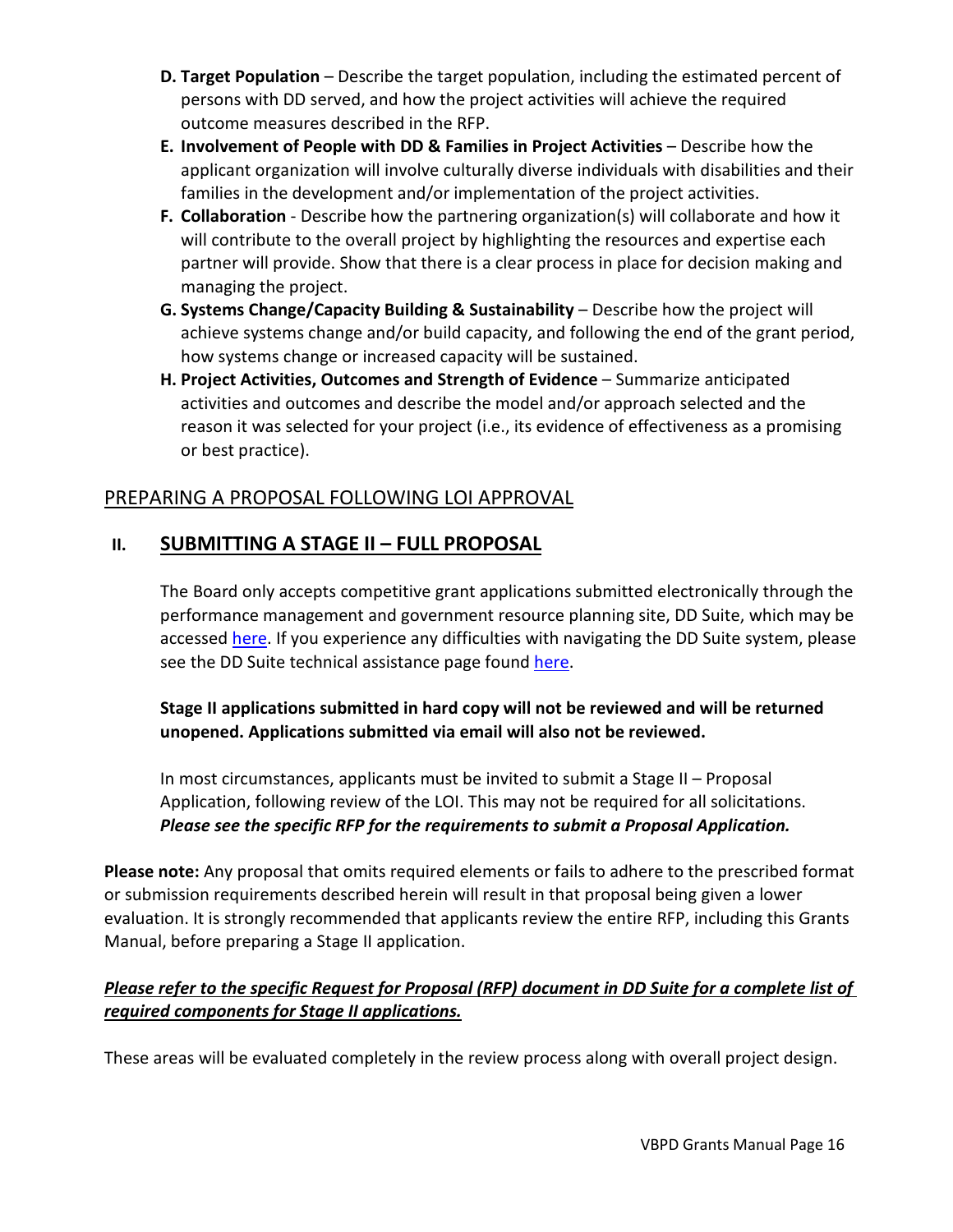1. **Coversheet**—The formatted Coversheet Form **must be completed and signed** by the Authorized Official of the applicant organization. This signature on the proposal coversheet certifies that the applicant, if awarded a grant, will comply with all federal, state and agency regulations, policies and procedures. The Authorized Official also certifies that the organization has the legal authority to apply for federal funds and has the institutional, managerial, and financial capability (including funds sufficient to pay the non-Federal matching share of project costs) to ensure proper planning, management, and completion of the project as described in the approved proposal.

The Project Coordinator identified on the coversheet will be responsible for the day-to-day activities of the grant project. The Project Coordinator is also responsible for ensuring the timely and accurate submission of all required grant documents, such as the quarterly program reports, collection and reporting of data, and financial reporting. This person will be the main contact for the organization.

In instances where the applicant is a small organization, the Authorized Official and Project Coordinator may be the same person.

- 2. **Abstract**—The abstract must succinctly state the goals, objectives and activities contained in the proposed project and the specific outcomes expected from the project. Applicants must use the formatted Abstract Form which may not exceed one (1) page.
- 3. **Budget Justification Narrative**—The narrative must include a description of each line item by expenditure category for the Total Project Costs (distinguishing between grant and match funds). Applicants must use the formatted Budget Justification Narrative Form. Also, please ensure that you have reviewed the Grants Manual on allowable and unallowable budget items.

#### **Following are the Expenditure Categories:**

*Personnel*—List each position by job title. Each salaried position should include the annual salary and estimated amount of time (percentage) to be spent on the project. For hourly personnel, each position should include the hourly rate and estimated number of hours to be spent on the project. For existing personnel, please explain how funding this position is not supplanting federal, state or local funds. For all personnel (current or new), clearly describe each person's role/responsibilities on the project. Fringe benefits for personnel have a separate line item in this category.

*Contractual (Volunteer Costs and Consultants)*—Show each type of expense related to volunteers or subcontracts with consultants. Include for each consultant, the rate of pay and frequency (e.g., \$ per hour, or per day). Volunteer services used as matching funds should be valued at current market value for the service provided, as outlined by the [Bureau of Labor Statistics.](https://www.bls.gov/oes/current/oes_nat.htm)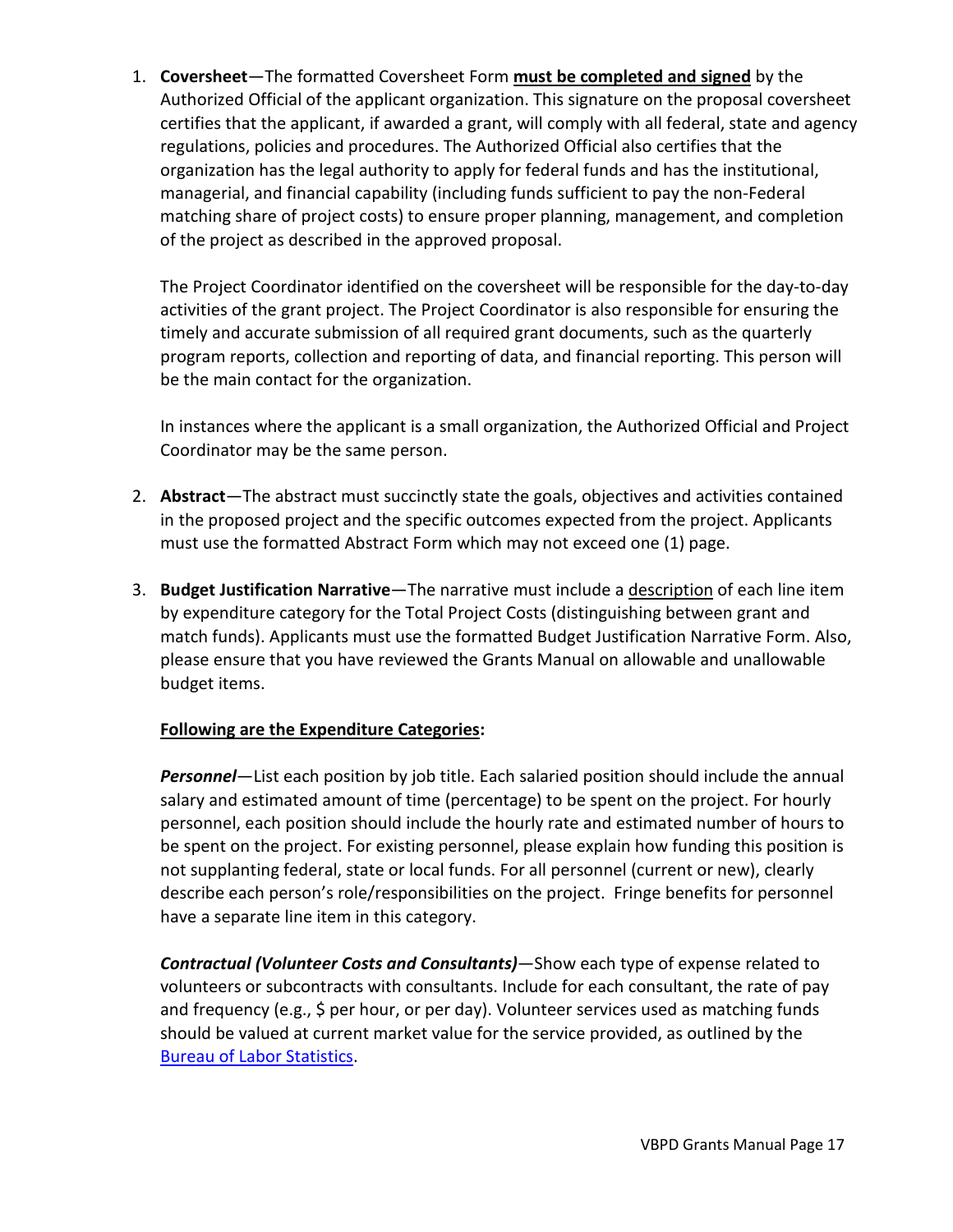*Travel*—List all travel related expenses for personnel, volunteers, consultants or clients including purpose of travel and the rate or unit of reimbursement for those expenses. All travel expenses must adhere to Va. State Travel Regulations which can be found at [here.](https://www.doa.virginia.gov/reference/CAPP/CAPP_Topics_Cardinal/20335-2019-July.pdf)

*Rental Space or Equipment*—List all equipment or space rental fees for specific grant activities.

*Consumable Materials and Supplies*—List all consumable materials and supplies.

*Other Costs*—Anything not included in above categories such as meeting expenses, including reasonable accommodations, and indirect costs for match.

#### **Match Requirement**

All grantees are required to contribute a minimum matching share of 25% of the Total Project Costs. Matching funds may be in-kind or cash and must be non-federal funds, such as state, local or private funds. The Board will fund up to 75% of the Total Project Costs.

| If Total Project Costs = \$100,000, then: |                                  |  |  |  |  |
|-------------------------------------------|----------------------------------|--|--|--|--|
| <b>Grant Funds:</b>                       | $75\% \times $100,000 = $75,000$ |  |  |  |  |
| <b>Match Funds:</b>                       | $25\% \times $100,000 = $25,000$ |  |  |  |  |

#### Exception to Requirement:

If the project primarily serves a Designated Poverty Area (see Appendix B), the Board will fund 90% of the Total Project Costs and requires a minimum matching share of 10% of the Total Project Costs. (If Total Project Costs = \$100,000, grant funds = \$90,000, match funds = \$10,000.)

- 4. **Budget Form**—Include all line items in the Budget Justification Narrative. The Budget Form also includes identification of sources for match and estimate of future funding. All sections of the Budget Form must be completed and signed by the Authorized Official of the applicant organization. Complete one set of forms for the entire grant period.
- 5. **Quarterly Activity Timeline & Budget Projection Form**—Applicants should use the formatted Excel form. The quarterly timetable should list all project activities from the proposal and estimates of quarterly grant expenditure for each activity for the grant period.
- 6. **Narrative**—Applicants should use the Proposal Narrative and Work Plan Form which is already formatted and may not be changed (1" margins/2.0 spacing, Calibri 12 pt. font). The Proposal Narrative and the Work Plan together may not exceed 20 pages, double spaced.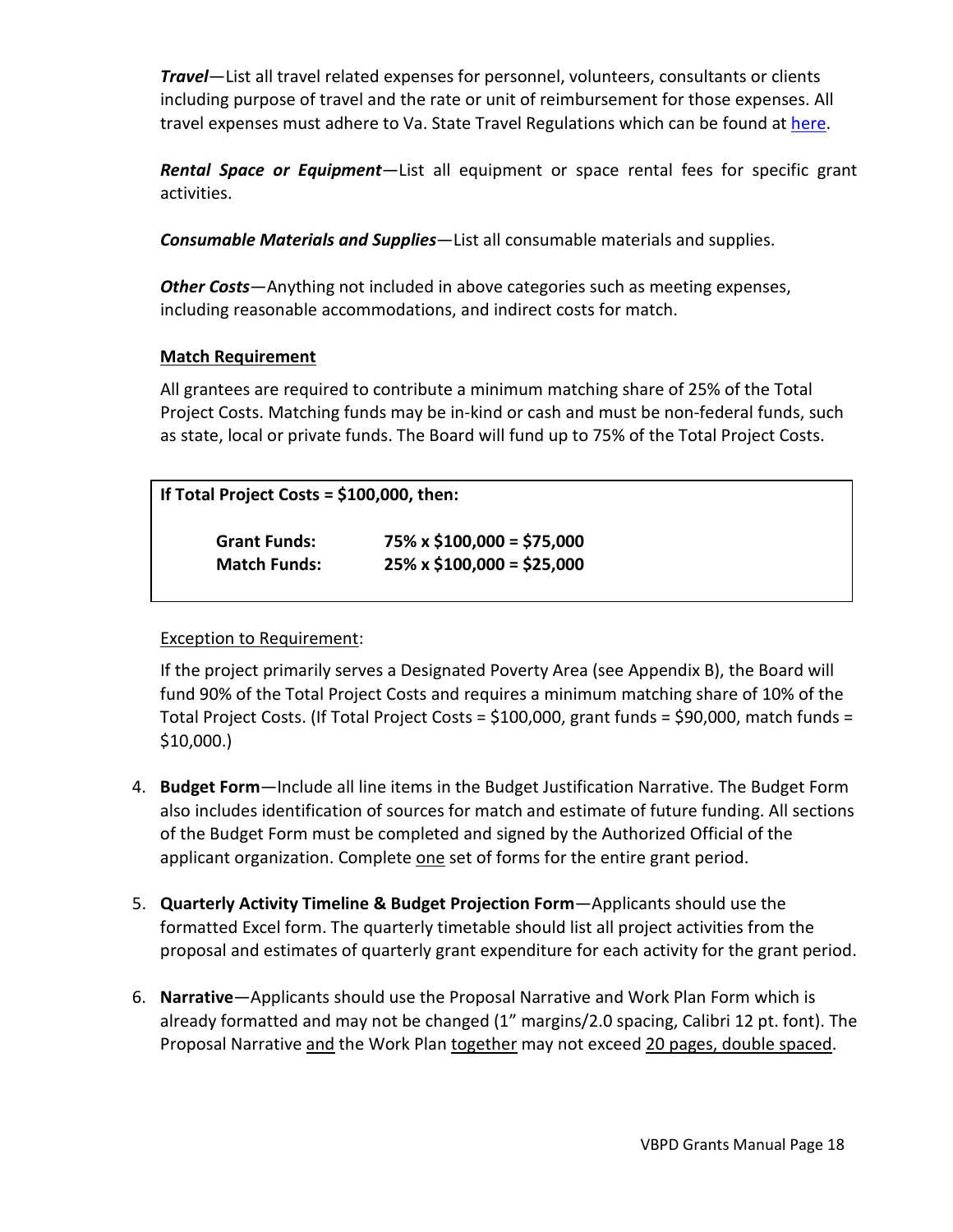The following elements are required in the Narrative:

a. **Applicant Profile**—A brief overview of the structure and function of the applicant organization. Describe your organizational experience conducting similar programs and demonstrate why the applicant is uniquely qualified to complete the project successfully, including the capacity to undertake this initiative and your organization's experience in meeting the needs of the target population. Include a description of the geographic area(s) to be served and an overview of the services/supports available to persons with developmental and other disabilities in the area(s).

**Cultural and Linguistic Competence:** Describe how your organization is cognizant of and achieves cultural and linguistic competence in its work.

#### b. **Cultural Competence**

The Board considers cultural competence by its grantees to include the following: the organization has defined values, principles and policies that demonstrate that (1) diversity and differences are valued; (2) the organization is able to work effectively across cultures and adapt to the cultural context of the communities being served; and (3) is able to incorporate these values, principles and policies in each aspect of policymaking, administration, practice, service delivery and systematically involve consumers, families and community members.<sup>[1](#page-18-0)</sup>

#### c. **Linguistic Competence**

The National Center for Cultural Competence (NCCC) at Georgetown University defines linguistic competence as "…the capacity of an organization and its personnel to communicate effectively, and convey information in a manner that is easily understood by diverse groups including persons of limited English proficiency, those who have low literacy skills or are not literate, individuals experiencing disabilities, and those who are deaf or hard of hearing. Linguistic competence requires organizational and provider capacity to respond effectively to the health and mental health literacy needs of populations served. The organization must have policies, structures, practices, procedures, and dedicated resources to support this capacity."1

- d. **Target Population:** Please describe the target population and areas served. As applicable, provide information regarding how the applicant will meet the needs of underserved populations and underserved areas. For example, culturally and linguistically diverse populations, rural areas of the state, etc. Preference will be given to applicant proposals that target the underserved. Data that supports targeting a specific population or area should be referenced.
- e. **Involvement of Individuals with DD & Families in Project Development, Implementation and Evaluation:** Describe involvement of culturally diverse individuals with developmental and other disabilities and their families in project development,

<span id="page-18-0"></span><sup>&</sup>lt;sup>1</sup> The Cultural and Linguistic Competence Assessment for Disability Organizations (CLCADO), National Center for Cultural Competence, Georgetown University<https://nccc.georgetown.edu/assessments/clcado.php>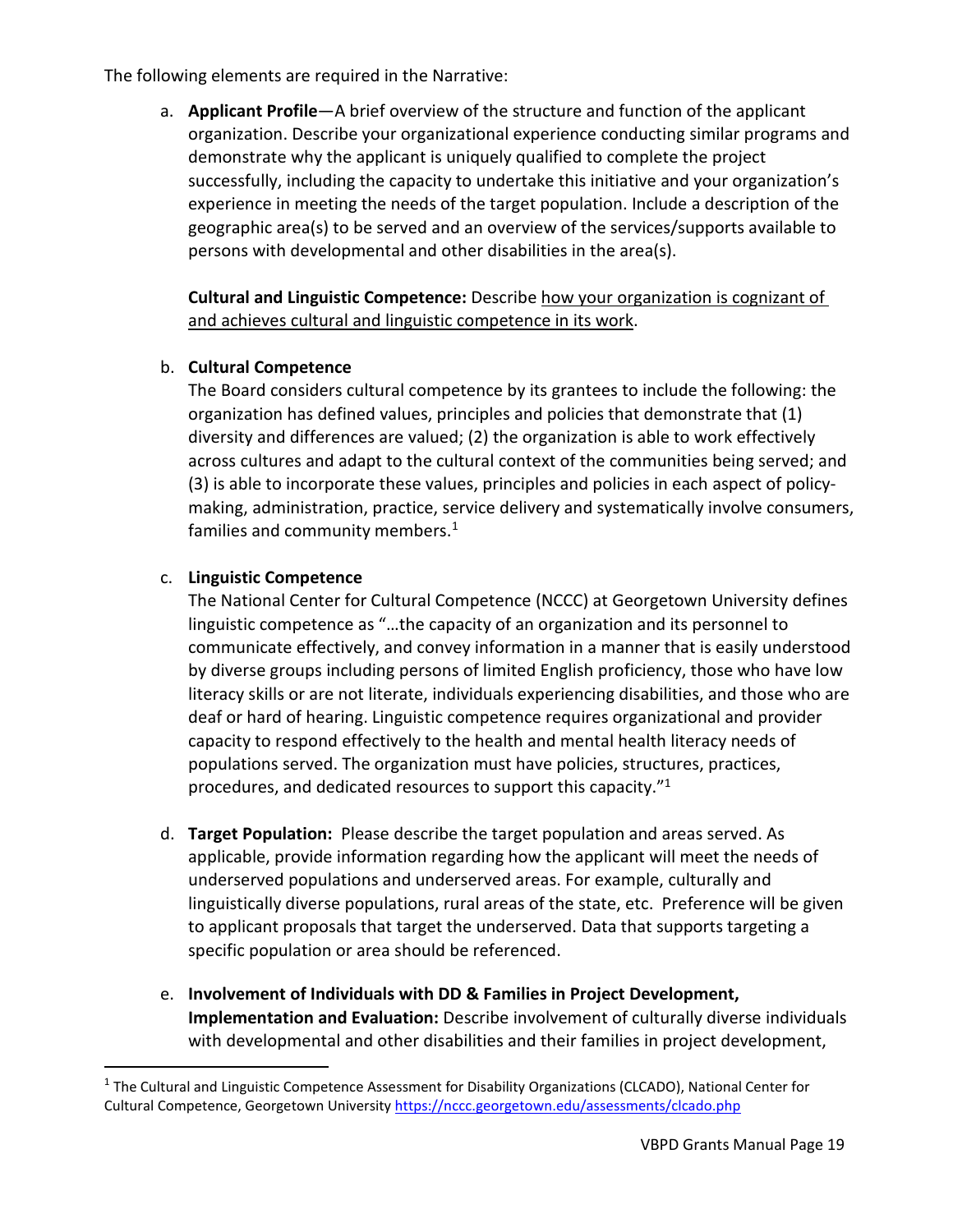project implementation and evaluation activities. Explain how the project will work with culturally diverse individuals with developmental and other disabilities and their families in a meaningful way.

- f. **Collaboration:** Describe how the partnering organization will contribute to the overall goals of the project. Describe in detail the resources of the organization in order to meet the projects goal, activities and outcomes. Show that there is a clear process in place for decision making and managing the project.
- g. **Systems Change, Capacity Building and Sustainability:** Describe how the project will achieve systems change and/or build capacity, allowing all Virginias with intellectual and developmental disabilities to lead participatory and meaningful lives. In addition, describe in detail how the project will continue after the conclusion of the grant period, and what long-term impact can realistically be expected from the project after the conclusion of grant funding. **Grantees are expected to monitor outcomes and report them to the Board for up to 2 years following the end of the grant period.**
- h. **Project Work Plan: Project Goal, Objectives, Activities, Outcomes & Performance**

**Measures.** The following elements are required:

- i. **Project Goal**—Identify the overall project goal and briefly explain how it will achieve the project's scope of work.
- ii. **Objectives**—Identify the project objectives that are specific and measurable and will achieve the selected outcomes.
- iii. **Activities**—For each project objective, include: a list all activities (specific tasks, including any project deliverables and products) that will achieve the objective; strategies for each activity; an explanation of how each activity will be accomplished; realistic start and end dates for accomplishing each activity; and the primary personnel who will carry out each activity. Any project products should include dissemination plans for potential project replication.
- iv. **Outcomes, Stories and Performance Measures**—For each activity state the expected Outcomes, including Stories and Performance Measure(s), if applicable. For each Story, identify the number of stories obtained of participating individuals whose lives improved as a result of grant activities. For each Performance Measure, state the expected target (number) and how you will reach the target. **This is a required element for Stage II (full proposal) applications.**

VBPD Grants Manual Page 20 Please refer to **Appendix C of this document** for an introduction to and a listing of the applicable Federal Performance Measures. You do not have to select a federal performance measure for each work plan activity if there are no relevant measures, as long as you have at least one federal performance measure for one of your work plan activities. However, grantees are expected to include federal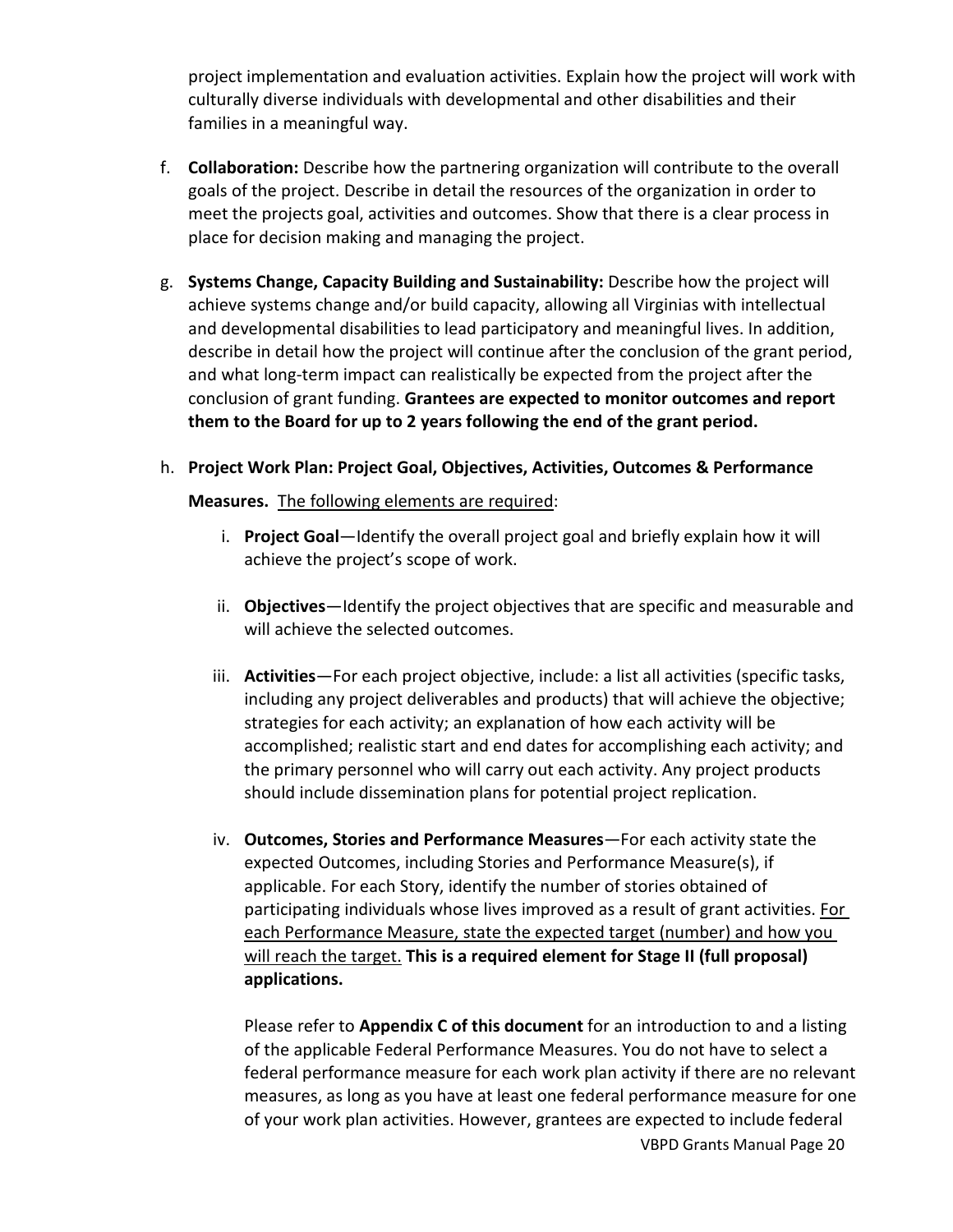performance measures whenever relevant.

**For project activities that include performance measures IFA 1.1 & IFA 1.2, applicants will be required to collect demographic data (race/ethnicity, gender, and geographical location) of project participants. Please see Appendix C.** 

- i. **Strength of Evidence:** Describe the model or approach you have chosen and the reason it was selected for your project.
- j. **Project Evaluation**—Present an evaluation plan for the proposal describing how the applicant will assess attainment of project objectives. The evaluation plan should describe the methodology planned for assessing project activities and products, including establishing baselines, as well as determining both individual outcomes and the systemic impact. The evaluation plan section should identify how the outcomes and federal performance measure(s) you listed in the work plan section will be obtained, including the required demographic information for performance measures IFA 1.1 and IFA 1.2 (if selected).
- 7. **Appendices**—The Proposal Appendices must include:
	- a. Letters of commitment or memoranda of understanding (MOUs), if applicable. Letters should demonstrate a commitment to be involved in the project, delineating the party's specific responsibilities with respect to the project. Project collaborators that have key roles and responsibilities in developing and/or implementing the program should submit a letter of commitment or MOU to the applicant. Documentation should specify the responsibilities that the partner organization(s) agrees to undertake. (Please note: a letter of commitment is not the same as a letter of support.)
	- b. Letters of Support. Letters of support should demonstrate an organization's support of the project and attest to the capability of the applicant. Letters should be submitted to the applicant and included in the proposal. Letters from supporters should not be sent to the Board.
	- c. One-page combined resume and position description for each key project personnel.
	- d. Most recent Form 990 submitted to the IRS, if the organization is a non-profit. (Please include entire form.)
	- e. IRS Determination letter on non-profit, tax-exempt status.
	- f. Articles of Incorporation for non- and for-profit organizations.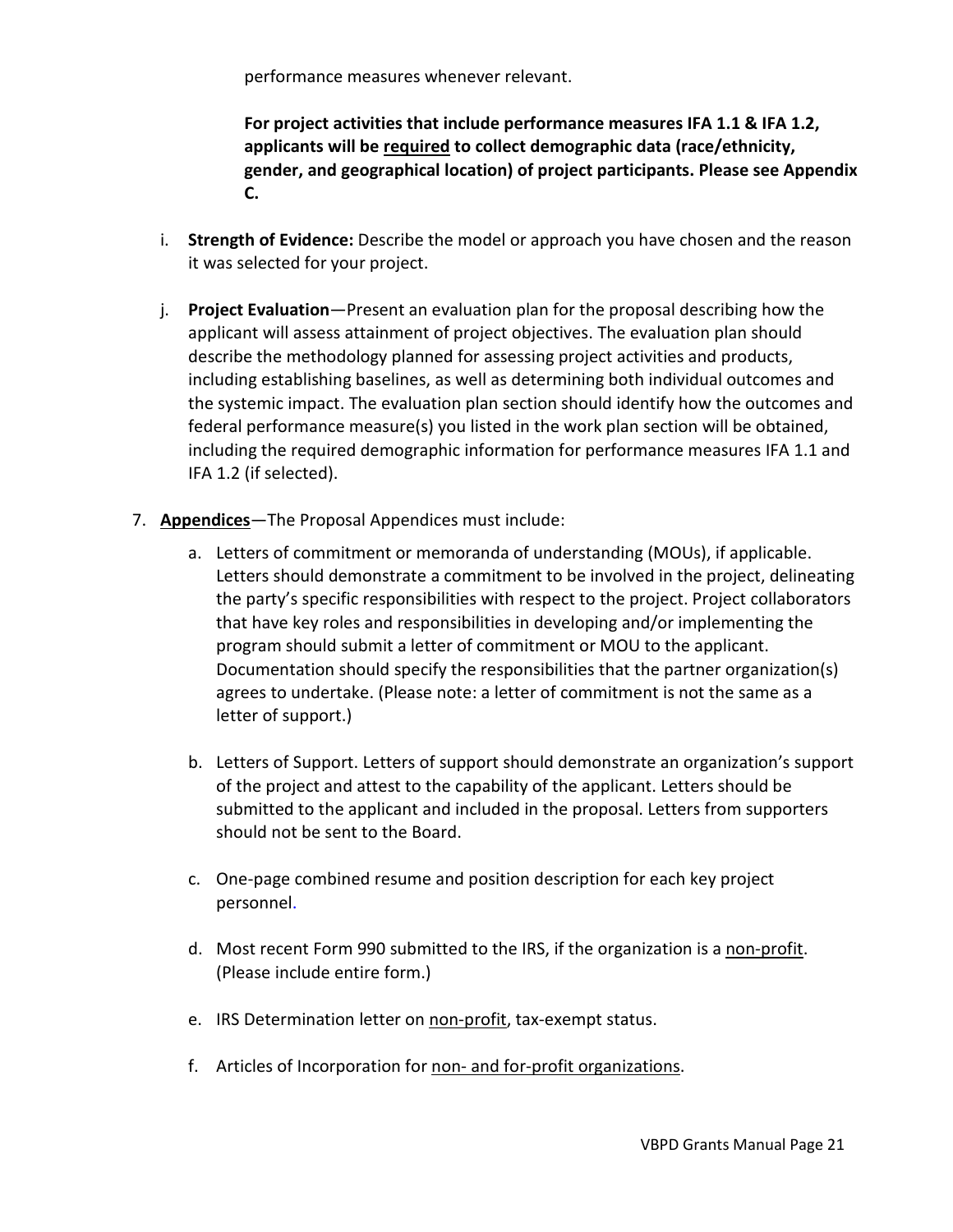- g. Most recent annual submission to the SEC or SCC (not the annual report), if the organization is a for-profit.
- h. Indirect Cost Rate Agreement (if applicable).

Copies of letters or documents for the appendices are acceptable. Original documents are not required.

# **VII. Grants Management**

## **A. Administrative Requirements**

*Signature Authority:* Only the Project Coordinator and Authorized Official of thegrantee organization are authorized to sign grant documents. Both the Project Coordinator and Authorized Official must sign all required documents, including Financial Reports. Thesemust be the same individuals identified on the approved grantapplication.

*Changes to Project Personnel:* If the Project Coordinator or Fiscal Coordinator shouldchange during the grant period, the Authorized Official must provide written notification and justification to the VBPD Grants Manager. The notification should include all of the new contact information for the new Program or Fiscal Coordinator, including name, title, address (if different), phone number and e-mail.

If the Authorized Official should change, another official of the grantee organizationmust provide written notification and justification to the VBPD Grants Manager. Thenotification should include all of the new contact information for the Authorized Official includingname, title, address (if different), phone number, e-mail.

*Changes to Job Description of Project Personnel:* Any changes in responsibilities ofproject personnel must be reported in writing to the VBPD GrantsManager.

### **B. Program Requirements**

*Programmatic Reporting***:** Each Grantee is required to submit to the Board a quarterlyProgram Report detailing the project status in relationship to expected - program activities, outcomes and performance measures. However, in addition to the submission of quarterlyprogram reports, grantees should notify the Board Grants Manager immediately of any problems or barriers related to the project.

The VBPD Grants Manager will develop a Program Report template for each grant projectand will provide to the grantee following the awarding of the DD grant. Required activities, outcomes and performance measures will be developed directly from the approved proposal. Outcome measures for each grant will be used to meet the Board's federal and statereporting requirements.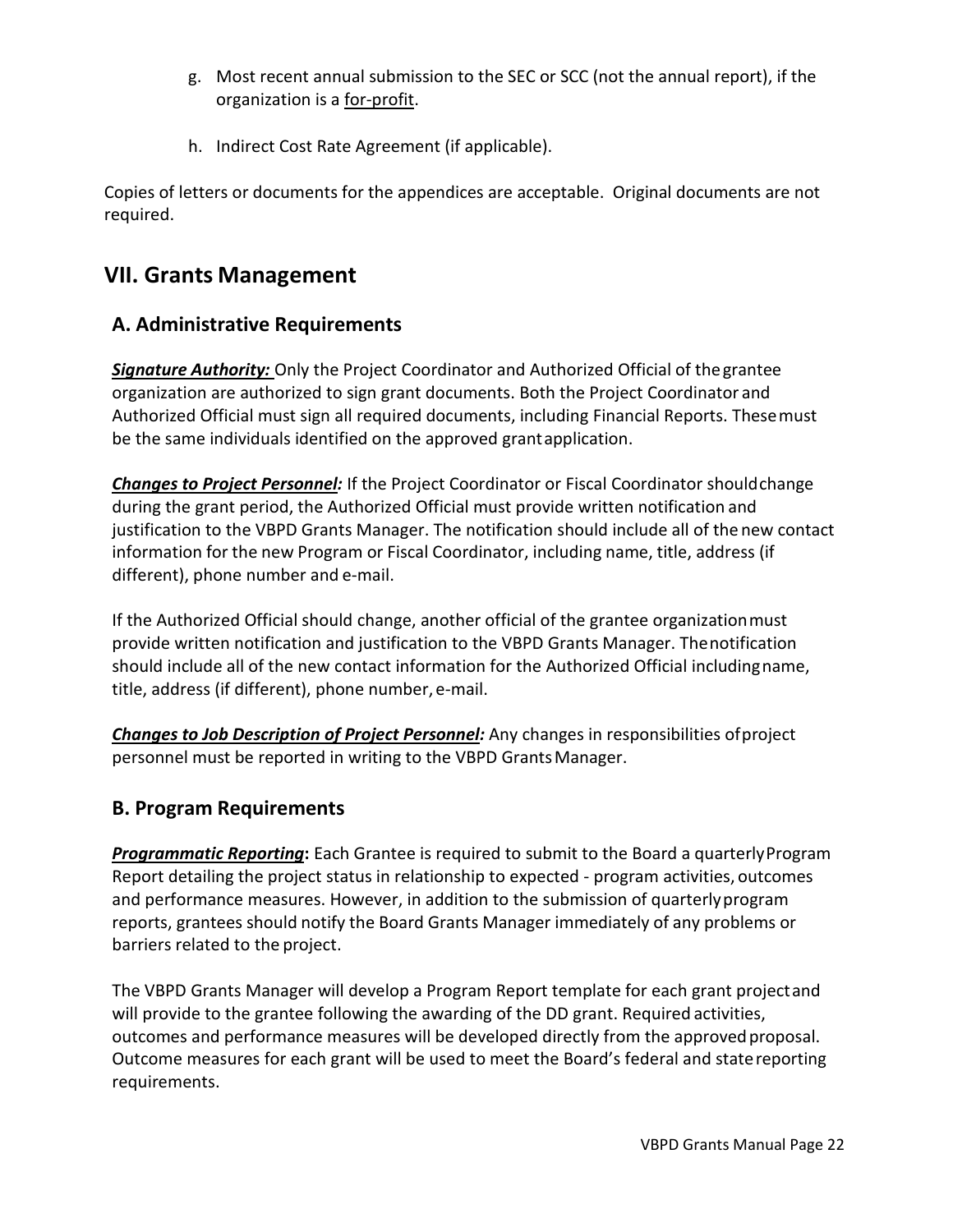The program report should be submitted electronically and is due to the VBPDGrants Manager **15 days following the end of each calendar quarter**. In submitting the quarterlyreport, the grantee must follow the format and complete the electronic form provided by the Board.

**Performance Measure Data:** The Board is required to submit a Program Performance Report (PPR) annually to its federal oversight agency, the Administration on Intellectual and Developmental Disabilities. The report includes a summary of all projects and activities conducted during the year, including projects implemented by Boardgrantees. These Performance Measures are used to determine the DD Council's successin meeting its goals and objectives, and are used by the federal oversight agency in performance reports to the Administration and Congress. See the RFP formore information on Federal Performance Measures.

Performance Measures and targets for each grant project are assigned prior to the beginning of the grant period. **Grantees are required to collect and report on Performance Measuresin quarterly program reports. Data reported must be unduplicated counts during the federal fiscal year.**

*Stories about People with Disabilities:* In the quarterly program reports and final report, orat other times as requested, and protecting the privacy of program participants, granteeswill provide stories about people with developmental and other disabilities **whose lives have improved** as a result of grant activities. Examples of the types of stories to be shared(who, what, when, where and why) include: how someone became more independent becausethey obtained employment or transportation; how someone became more connected totheir community as a result of opportunities provided through the grant; or how someone was able to remain in the community vs. being institutionalized.

*Post-Project Reporting Requirements:* In most circumstances, grantees will be required to collect and report post-grant data to the Board on project outcomes **for a period of two years** after the grant has ended, in order to assist the Board in meeting its federal reporting requirements and to evaluate long-term systemic changes related to the grant. Specific postgrant reporting requirements, including collection of federal performance measures, will be communicated to the grantee prior to the end of the active grant period of performance.

*Programmatic Attachments:* In addition to the required program report, all additional materials developed under the grant and information pertinent to the public record of the project must be submitted to the Board, including newspaper articles, brochures, bulletins, status reports and evaluation results.

When conducting grant activities, grantees must announce that **reasonableaccommodations** for individuals with disabilities are available upon request. Following is sample languageto include in event announcements:

Reasonable accommodations, such as interpreter services and alternateformat materials, for persons with disabilities should be requested by [date]. Requests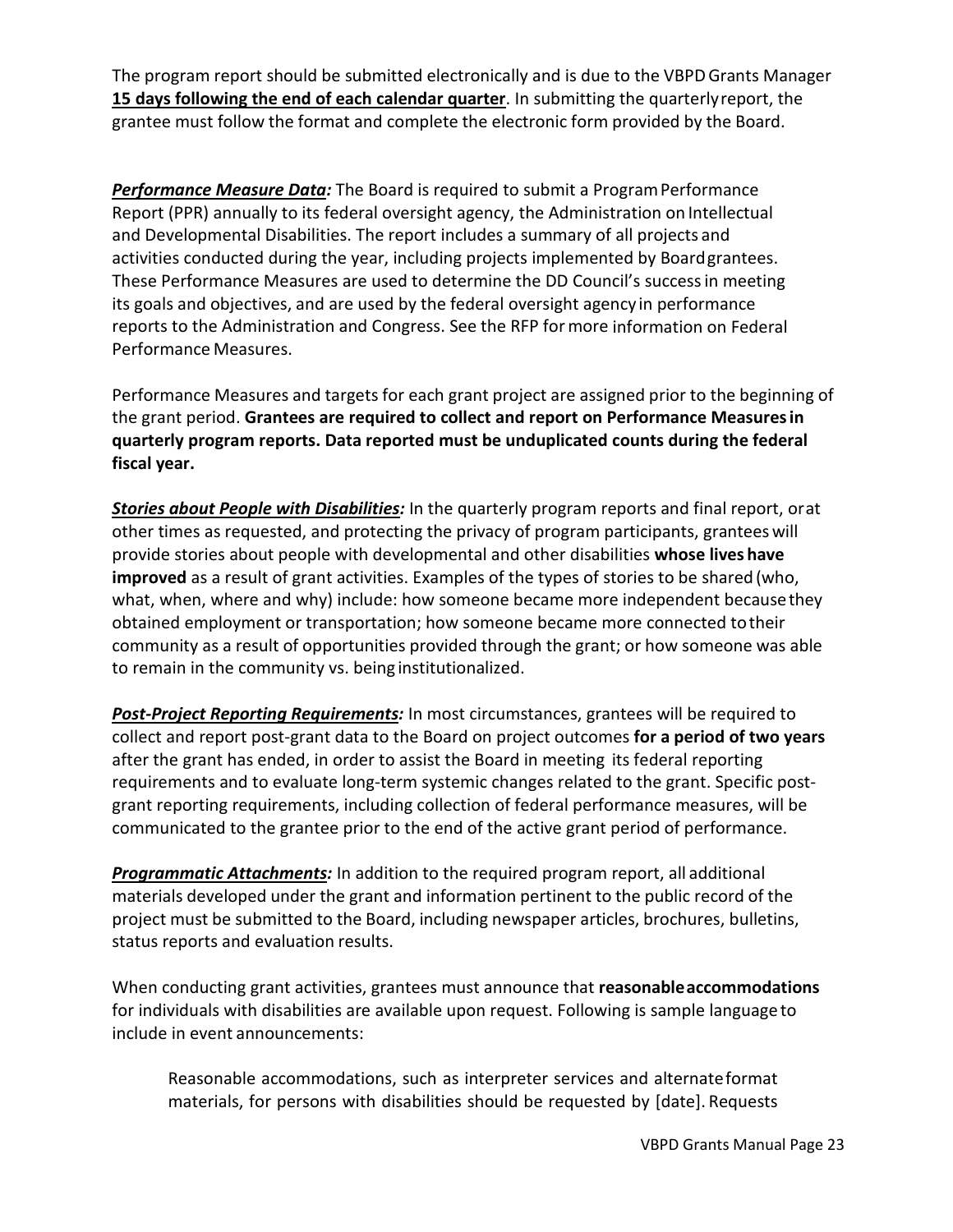should be made to [contact info].

## **C. Fiscal Management**

*Financial Reporting:* Grant funds are disbursed quarterly on a cost reimbursement basis.Each Grantee is required to submit to the Board a quarterly Financial Report in order to be reimbursed for grant expenditures and to report poverty area spending andmatching.

The Financial Report is due to the VBPD Grants Manager **15 days following thecalendar quarter for which the grantee is requesting reimbursement**. The grantee must submit an original hard-copy report that is signed by the Project Coordinator and the AuthorizedOfficial. Reimbursement payments to state agencies additionally require an Inter-Agency Transfer(IAT) Invoice to make a transfer of accounts.

The Department for Aging and Rehabilitative Services (DARS) is the fiscal agent for the Board. If a granteeis not a DARS vendor, they must complete a W-9 form at the beginning of the grant period.

Following the receipt, review and approval of the required quarterly program report andthe financial report, transmittal of grant funds to the grantee is authorized. If reporting information is incomplete or progress appears to be unsatisfactory, transmittal of grant funds will be placed on hold until the issue of concern isresolved.

*Financial Records*: Grantees are required to maintain complete financial records for allproject expenditures. These include total grant expenditures, grant expendituresin designated poverty areas and matching expenditures. Financial records include, but are not limited to, recordsof purchases, receipts for cash payments, documentation for in-kind contributions,personnel timesheets and payroll vouchers. All financial records must be readily available forexamination by authorized personnel from the Board or any other authorizedofficials.

*Match Guidelines*: Grantees are required to contribute 25% of Total Project Costs to the project. If a project primarily serves a Designated Poverty Area (see Appendix B), the grantee is required to contribute 10% of the Total Project Costs. Match expenditures aremonitored along with DD fund expenditures. Acceptable match includes: local, public and private cash contributions; state cash contributions; unrecovered indirect costs and in-kind contributions such as space, rent, volunteer time *(including fair market value and fringe benefits)*, materials/paper products or travel expenses. In-kind contributions must be specified, verifiable and based on fair market value. Please note thatthe personnel contributions of existing staff should be listed as cash match as opposed toin-kind match.

*Designated Poverty Area Reporting:* If a grant project serves a poverty area(s), in whole orin part, the grantee is required to report the poverty area grant expenditures in theFinancial Report. Poverty area costs must be associated with activities that are primarily focused ona poverty area. These could include training of persons living in a poverty area, trainingof professionals whose work serves a poverty area, incentive programs that require professionals to work in a poverty area (such as a condition on scholarship funding) or providing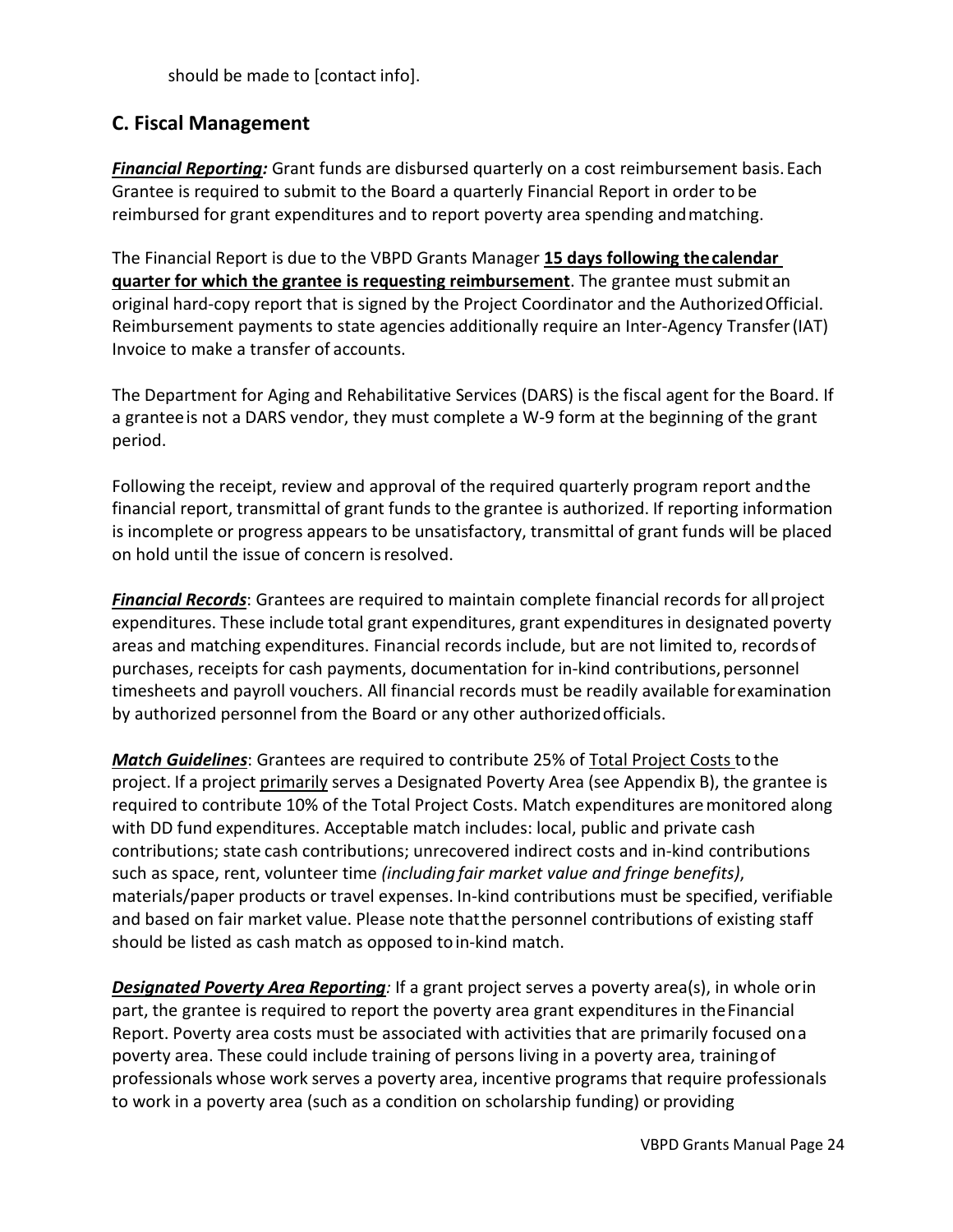demonstration services to persons with developmental disabilities living in a poverty area.The basic requirement is that the focus be on the poverty area and that the benefits do not accrue to persons in a poverty area by virtue of being part of a larger area that is the beneficiary ofan activity. It is the responsibility of the grantee to track the grant expenditure activities for each poverty area and report quarterly on the Financial Report Form.

*Audits*: All state and local government and non-profit organizations receiving federal DD funds and expending \$750,000 or more in federal funds in a fiscal year must have an audit in compliance with 2 CFR §200.501 (Subpart F) of Federal Uniform Guidance (https://www.gpo.gov/fdsys/pkg/CFR-2016-title2-vol1/pdf/CFR-2016-title2-vol1-sec200- 501.pdf).A copy of the audit or, if posted toa website, the website link must be provided to the Board as soon as it becomesavailable.

# **D. Revisions to Schedule, Scope of Work and Budget**

*Project disruptions due to COVID-19 and other types of pandemics***:** If a grant project and associated activities are adversely affected by statewide and/or national pandemics, as well as Governor-issued Executive Orders that recommend and/or require social distancing practices, grantees will be contacted by the VBPD Grants Manager to discuss alternative schedules for submission of revisions to the project schedule, scope of work and budget.

Grantees are expected to complete their projects in accordance with the RFP andapproved proposal. Any requests for changes should be rare and must include a justification forthe revision that explains why the revision is necessary to accomplish the outcomes of the grant.A request must be made in writing by the grantee and submitted to the VBPD Grants Manager for approval. In some instances, detailed below, requests for revisions must be reviewedand approved by the Board. Board meetings occur in September, December, March and June. Consult with your VBPD Grants Manager to ensure that request is submitted in **advance**of the Board meeting.

*Schedule Revisions.* Grantees are expected to conduct activities in accordance withthe timelines in the approved proposal and to complete the project by the end of the grantperiod. Any changes to the activity timelines must be reviewed by the VBPD Grants Manager. Atthe discretion of the VBPD Grants Manager, a grantee may be requestedto submit a revised Quarterly Activity Timeline & Budget Projection and/or a revised Work Planfor review and approval.

Revisions to the schedule are not allowed in the final quarter of the grant period.

**Scope of Work Revisions.** Grantees are expected to complete their projects in accordance with the approved proposal. A revision to a project's scope of work is necessary when thegrantee requests a change in the project's activities, performance measures, deliverables or products. To request a revision to the project's scope of work, the grantee Project Coordinator and Authorized Official must submit the following items to the VBPD Grants Manager and Director:

- a letter which details the specific changes to be made;
- a Revised Work Plan; and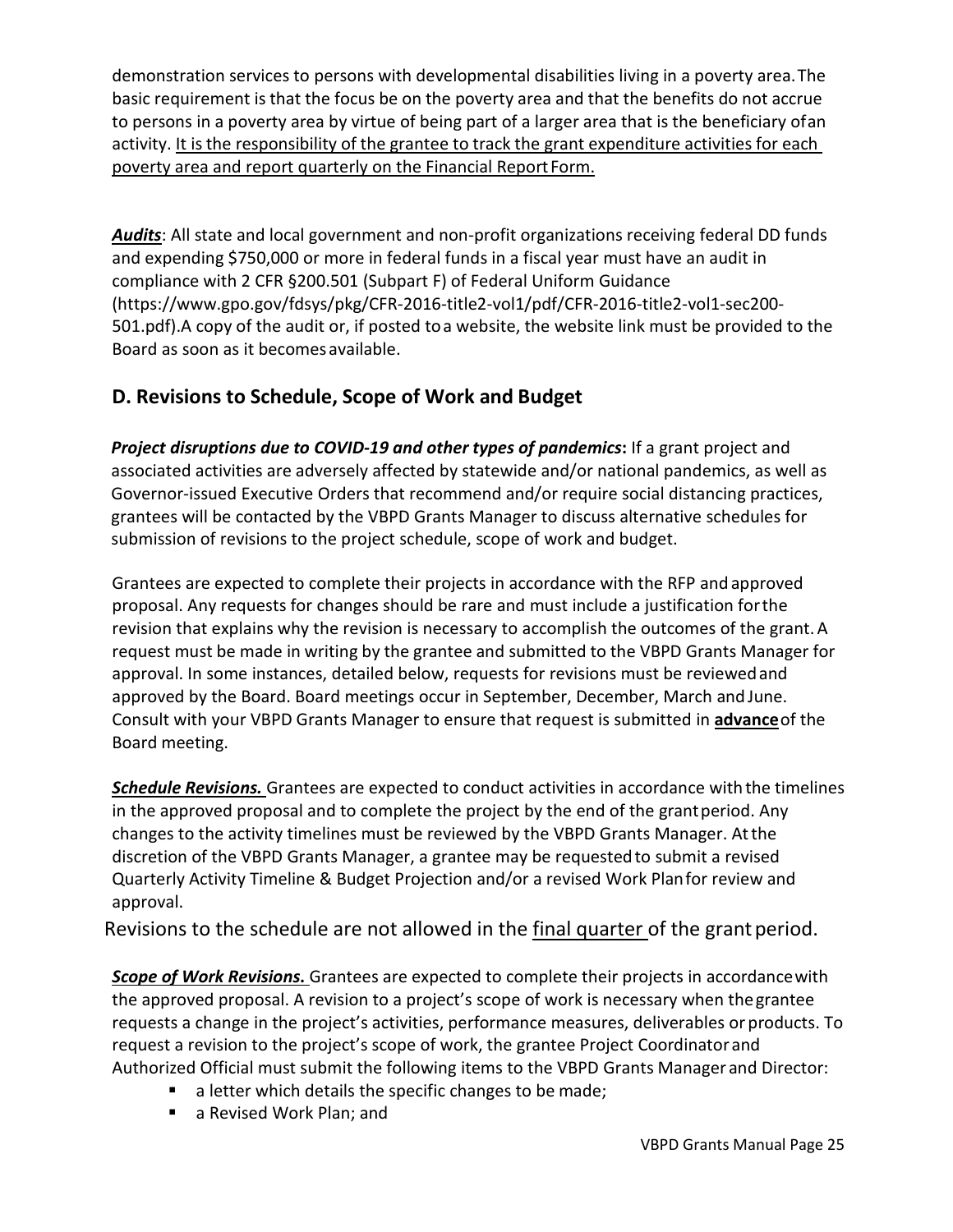a Revised Quarterly Activity Timeline and Budget Projection.

Any request to revise the project scope of work must be approved by the appropriate Standing Committee and full Board.

Revisions to the scope of work are not allowed in the final quarter of the grant period.

*Budget Revisions.* Any proposed revisions to the budget, including new line items and shifting of funds between expenditure categories, require written request to the Board for reviewand approval in advance of the grant expenditure. Expenditures made without such prior approval will not be reimbursed.

#### New Budget Line Items:

Any requests for new budget line items, not included in the approved proposal, mustbe submitted by the grantee to the VBPD Grants Manager for review and approval. Thegrantee must complete a Budget Amendment Request Form that provides a justification for thenew item(s) and, if applicable, the elimination of any items. The Grants Manager will review the budget amendment for approval.

New budget line items may not be requested in the final quarter of the grantperiod.

If the budget revision includes a shift of grant funds between expenditure categories, the following procedures will apply.

### Shifting Less than 10% in Grant Funds between ExpenditureCategories:

A request for a budget revision that is shifting **less than 10%** of the grant award between expenditure categories must be submitted by the grantee to the VBPD Grants Managerfor review. The grantee must complete a Budget Amendment Request Form that provides a justification for the changes. The Grants Manager will review the budget amendment for approval.

### Shifting 10% or More in Grant Funds between Expenditure Categories:

A request for a budget revision that is shifting **10% or more** of the grant award between expenditure categories must be submitted by the grantee to the VBPD Grants Managerfor review. The grantee must complete a Budget Amendment Request Form that provides a justification for the changes. The Grants Manager will review the budget amendment and make a recommendation to the appropriate Standing Committee andfull Board. Requests will be reviewed at the quarterly Board meetings.

# **E. Project Monitoring**

Each grant is monitored by the Board Grants Manager. The Grants Manager worksdirectly with the grant Project Coordinator and closely monitors the grantthrough:

**•** review of quarterly program and financial reports submitted by the grantees;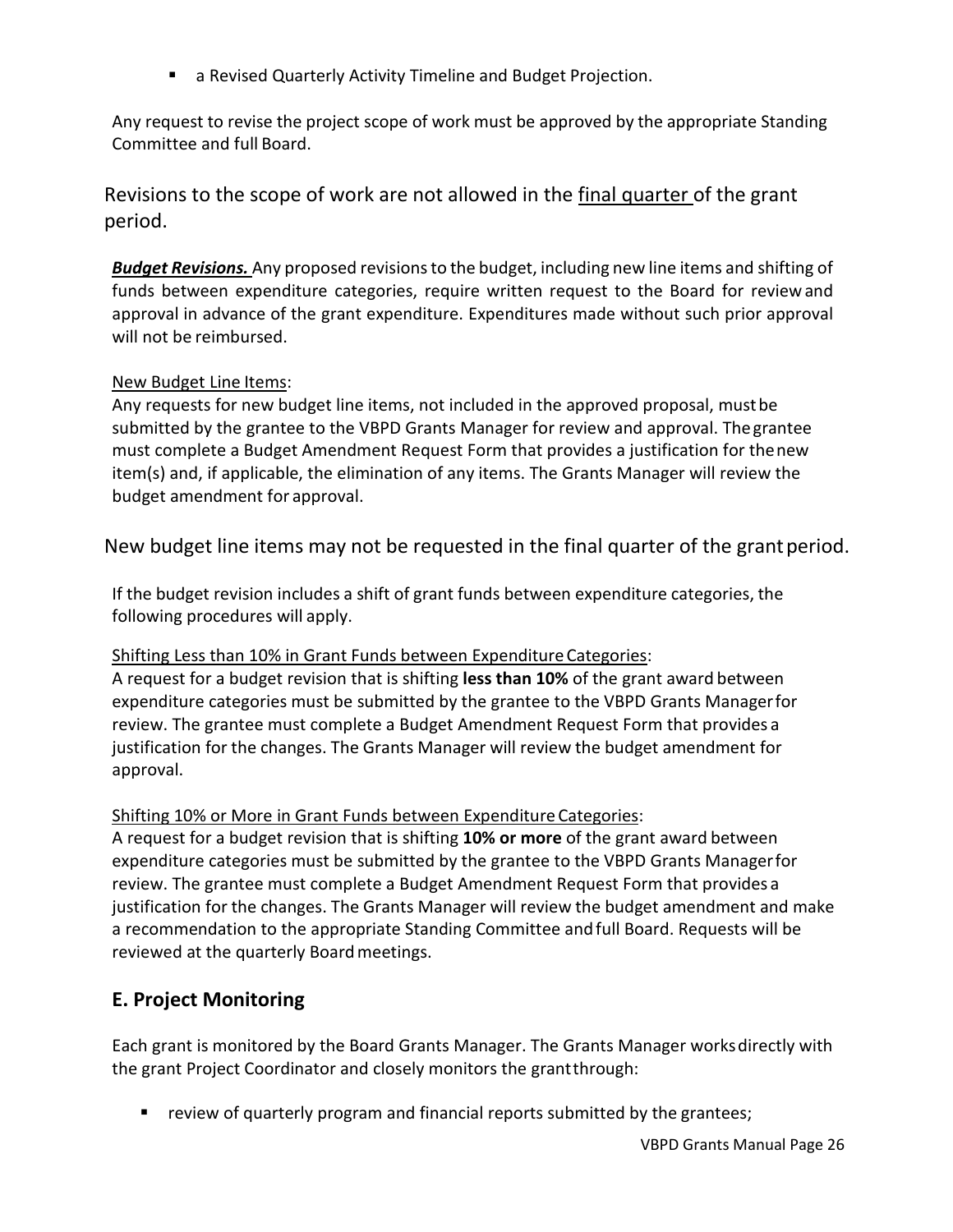- **Periodic meetings, phone calls or e-mails to review project status and provide guidance;**
- attendance and/or participation at events sponsored by the grantee;
- **E** attendance at advisory committee meetings; and
- site visits to the grantee.

The Grants Manager provides the Standing Committee with quarterly program reportsat Board meetings and may provide additional information throughout the grant period, as necessary. The Grants Manager also provides a quarterly report on grant expenditures tothe Board. During or following the grant period, the grantee may be asked to make apresentation to the Standing Committee or the full Board.

The grant Project Coordinator should not wait until quarterly reports to consult withhis/her VBPD Grants Manager regarding problems or questions about the grant project.

## **F. Project Deliverables and Products**

All printed, audio/visual and online products must contain an Acknowledgment Statement formally recognizing the Board's and Federal Government's financial support. The Acknowledgment Statementmustinclude the Board's logo and be prominently presented on all products developed under the grant.

#### Sample Acknowledgement Statement

"Funding for this project/product was supported, in part, by the Virginia Board for People with Disabilities, under grant number **(insert federal grant award #)**, from the U.S. Administration for Community Living (ACL), Department of Health and Human Services, Washington, D.C. 20201. Grantees undertaking projects with government sponsorship are encouraged to express freely their findings and conclusions. Points of view or opinions do not, therefore, necessarily represent official ACL policy."

All deliverables and products developed using Board funds must be developed sothat alternative formats can be produced (examples: Braille, large print, CD, captionedvideos, descriptive video, audio recording, audio transcript). Alternative formats must bemade available upon request.

Please ensure that all deliverables and products are dated. Whether on the title page, inthe footer of a document, on the homepage or in the footer of a webpage, or on a label of aCD, there should be some reference as to when the product was created.

**At least 2 weeks prior to the planned completion of a grant deliverable or product (including surveys),unless otherwise specified, the grantee must submit a draft or other fully representative mock-upof the grant deliverable or product to the VBPD Grants Manager for written review and approval prior to public distribution or release. Upon approval and completion of the deliverable or product, the grantee must provide the VBPD Grants Manager with a physical andelectronic final version, as applicable, and an industry-standard, reproduction-quality master copy,where applicable.**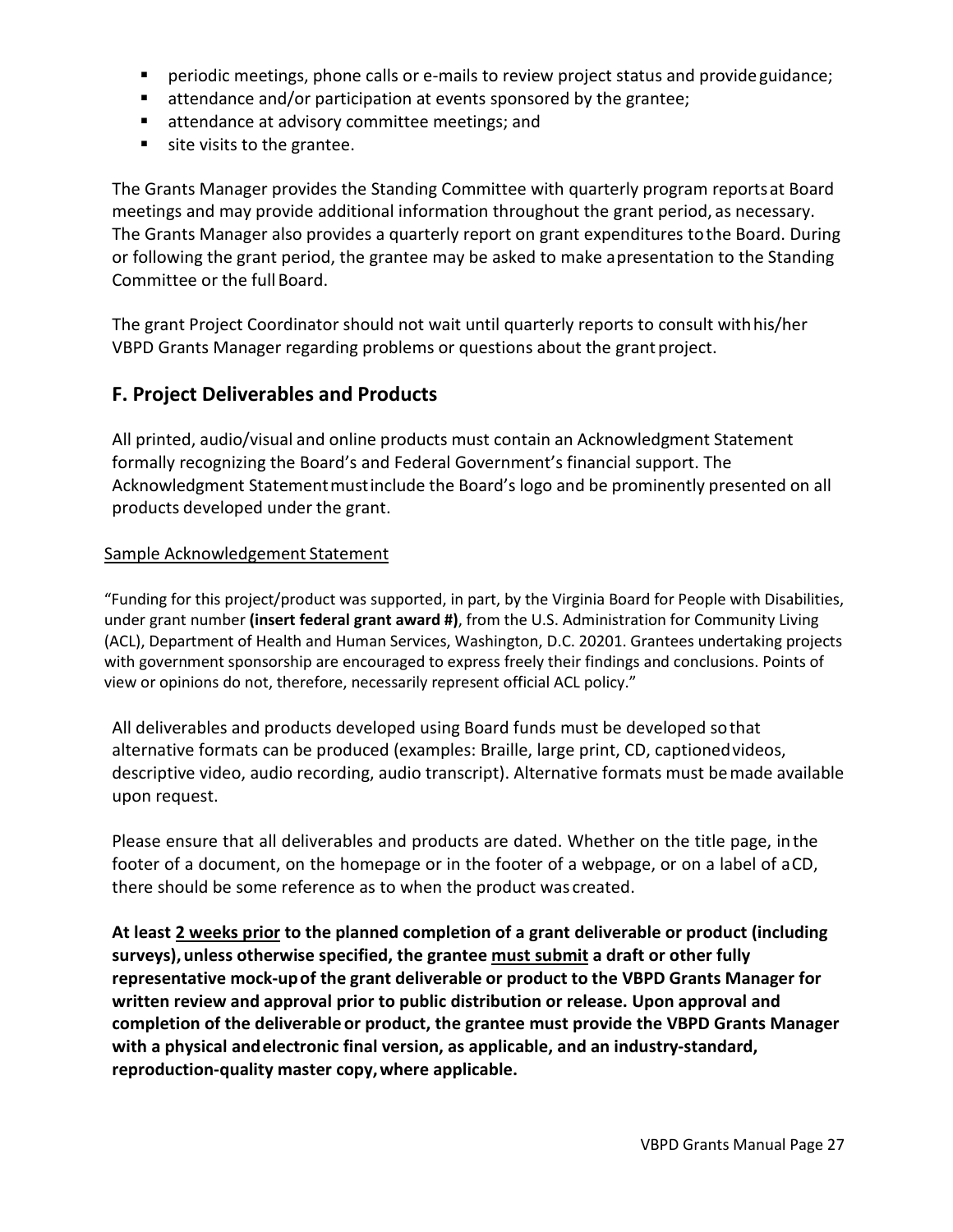Unless otherwise specified in the terms of the DD grant, when copyrightable material is developed in the course of the project, the grantee is free to copyright the material or permit others to do so. However, the Board and the U.S. Department of Health and Human Services shall retain royalty-free, non-exclusive and irrevocable rights to reproduce, publish or otherwise use, and to authorize others to use the material developed under the grant. This appliesto tangible and intangible property.

In the event of early termination of the grant project, all project products and deliverables both completed and under development and any undistributed physical inventories of such become the immediate property of the Board and must be delivered to the Board in a timely manner at the grantee's expense.

# **G. Project Closeout**

To fulfill the terms of the DD Grant contract, all project closeout reports and products must be submitted to the Board Grants Manager in hard copy and electronic format within thirty (30) days after the end of the grant period. The final Financial Report will be processed whenthe Grants Manager has approved all final documents. When these requirements arecompleted, grantees will receive written notification of formal closeout of the grant.

Project closeout must include:

- 1. **Project Products and Deliverables** -- Digital /print master of any productsor deliverables, if applicable.
- 2. **Final Quarterly Financial Report** -- Should be marked "Final."

### Final Quarterly Program Report

- 3. **Final Project Report**  Outcome oriented and addressing the goals, objectives and activities outlined in the approved proposal and workplan. The report shouldcontain the following sections:
	- a. **Primary Goal of the Grant** -- An assessment of the success of the grant inachieving its purpose. State the primary goal(s) of the grant and its expected impact.
	- b. **Program Performance** -- An assessment of the achievement of each objective as outlined in the Work Plan utilizing the following format:

**Accomplishments**: State the overall completion rate and list each required activity that demonstrates accomplishment of the objective. If any activities were not completed, please explain.

**Performance Measures**: State all Performance Measures and numbersthat were achieved for the grant period. Include the original target numbers and actual numbers.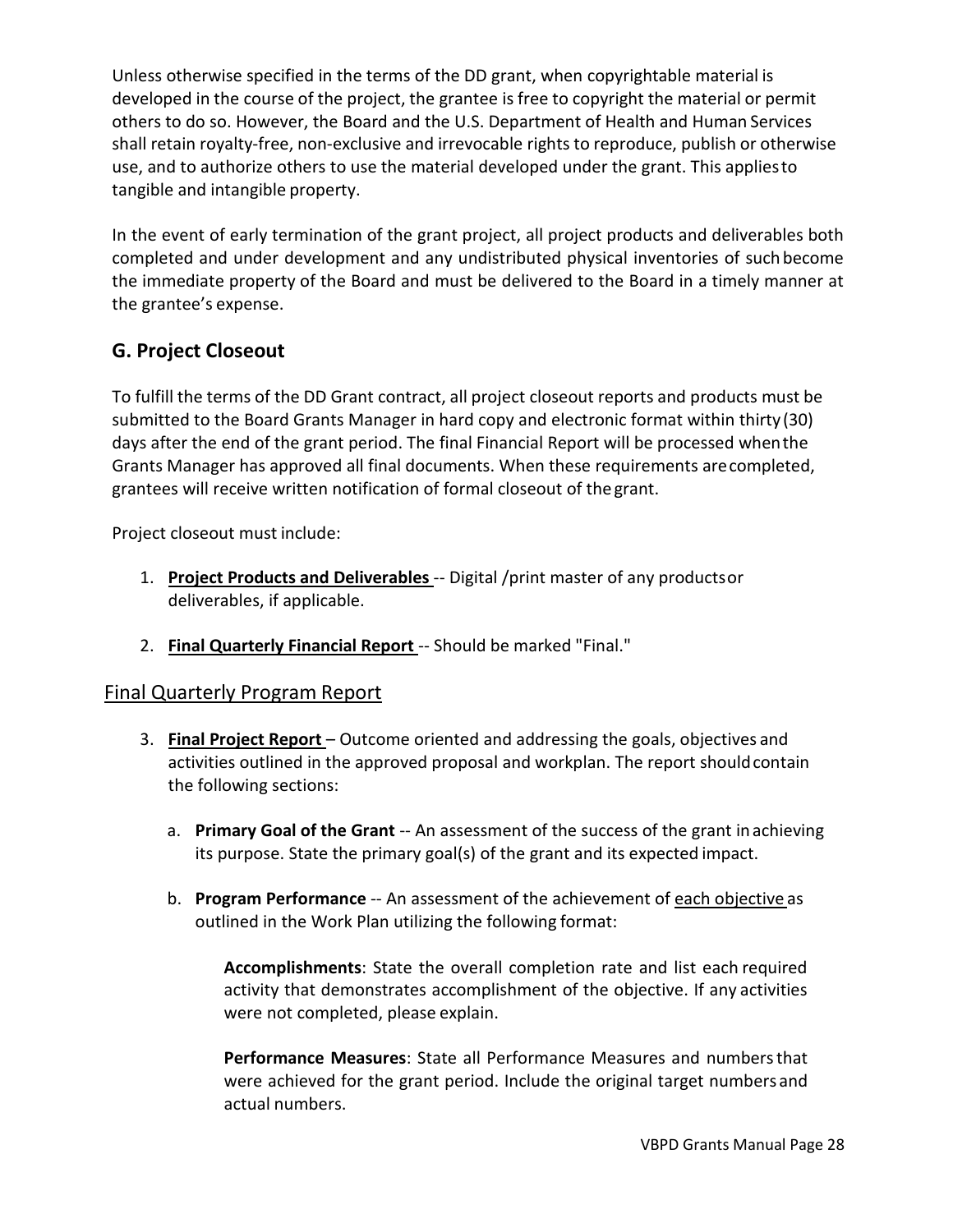**Demographics**: Identify and describe who was served or involved inachieving the objective (e.g., race, gender, geographic location of project participants).

**Consumer Participation**: Describe consumer input received on thisobjective. What did consumers say?

**Barriers**: Identify the barriers that were encountered with achievingthe objective and how they were addressed.

**Effective Strategies**: Explain what you recommend as particularly effectivein your achievements and in overcoming the barriers encountered.

- c. **Stories of People with Disabilities --** Provide detailed narrative stories about culturally diverse people with developmental and other disabilities whose lives improved as a result ofgrant activities. Where consent of the participant is obtained, include photographs, video clips, or details (who/what/when/why/where) and a signed media release sothat the Board can publicize the effects of the grant and how lives were impactedduring and after grant activities.
- d. **Assessment of Systemic Impact of Grant --** Describe the overall systems level impact this grant has had on benefiting people with developmental disabilities inVirginia and their families, especially in terms of those who are from underrepresented cultural groups and rural communities.
- e. **Sustainability Plan --** Describe how the program will continue and whatresources have been secured for the program following the end of grant funding.
- f. **Future Actions --** What assistance is needed so that the results of the project can be shared in order to have the greatest impact possible? What agency or entity should be involved in this dissemination? As a result of the grant, are there recommendations for future action by the Board or other agencies to bettermeet the needs of persons with developmental disabilities in Virginia? Is there a need for policy reform, advocacy or other actions necessary to improve access to and delivery of services for unserved/underserved and minority populations?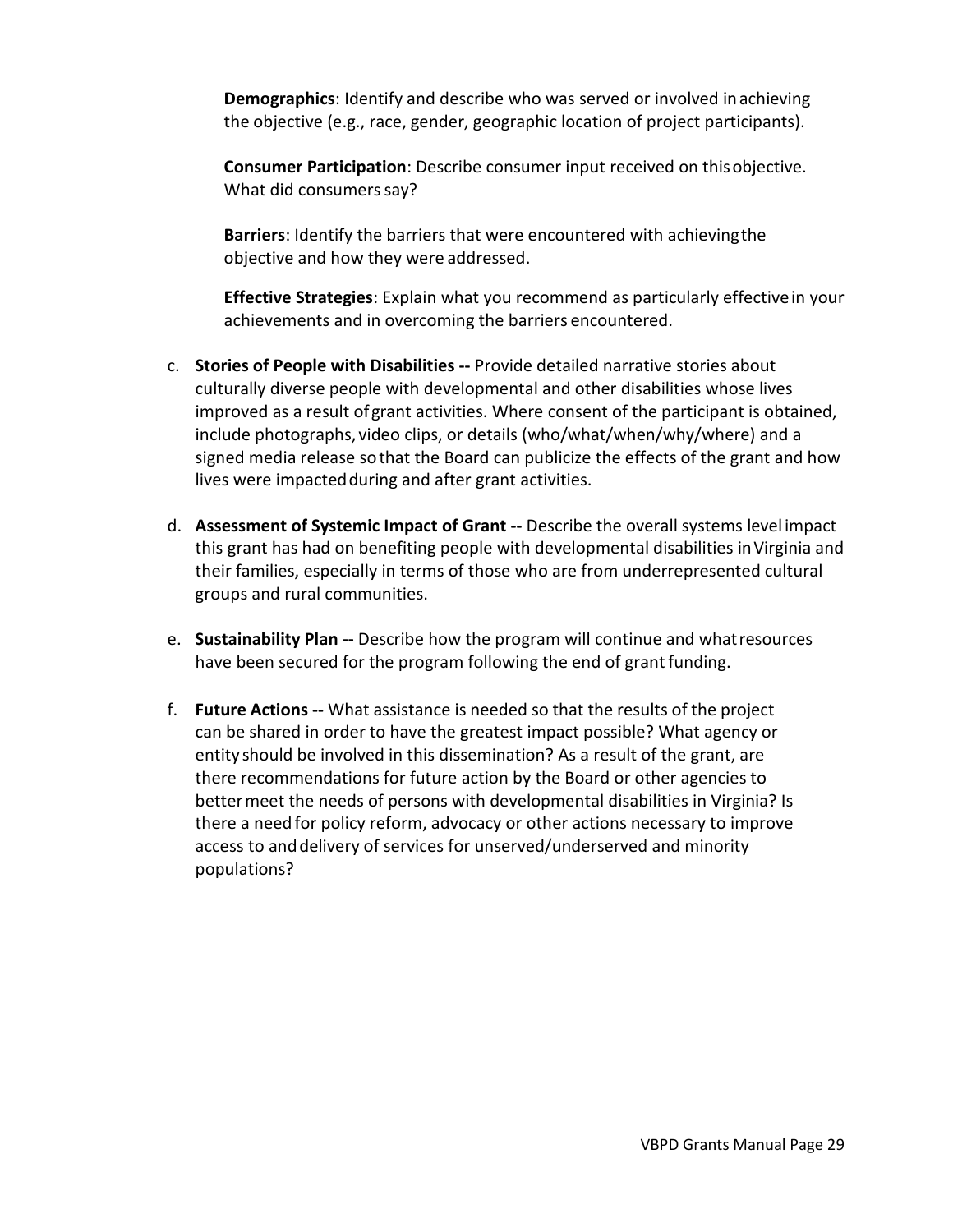# **VIII. APPENDICES**

- **A. Governing Documents for DD Grants**
- **B. Designated Poverty Areas in Virginia**
- **C. Federal Performance Measures & Demographics**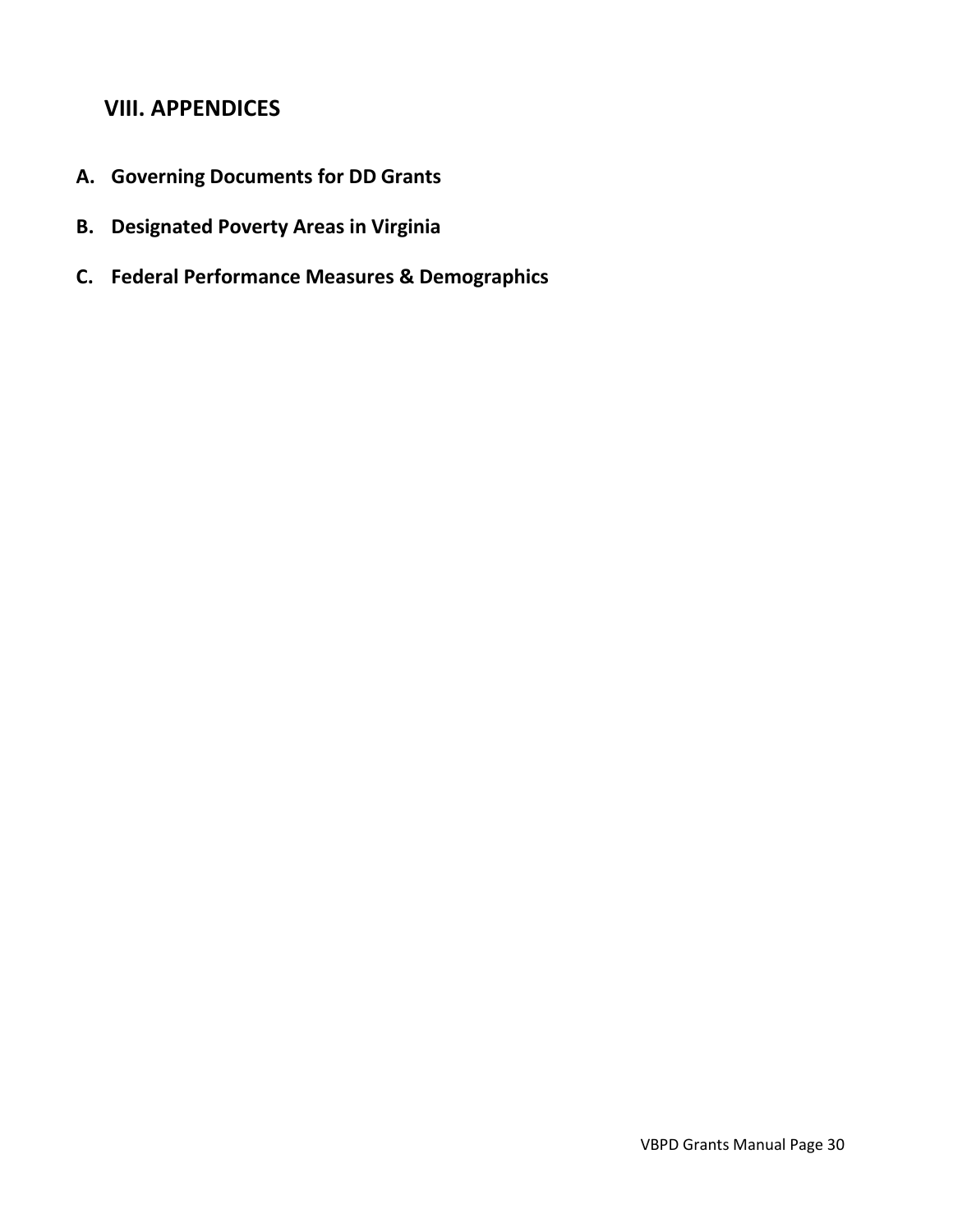**The documents that govern VBPD Developmental Disabilities' Grants include, but are not limited to:**

| <b>Applicable to:</b>                             | <b>Document</b>                                                                                                                                              |
|---------------------------------------------------|--------------------------------------------------------------------------------------------------------------------------------------------------------------|
| All Grantees                                      | U.S. Developmental Disabilities Assistance and<br><b>Bill of Rights Act of 2000 (DD Act)</b>                                                                 |
| <b>All Grantees</b>                               | Virginians with Disabilities Act, Section 51.5-33                                                                                                            |
| All Grantees                                      | <b>Olmstead Initiative</b>                                                                                                                                   |
| All Grantees                                      | 2022-2026 Virginia State Plan and<br>subsequent annual updates                                                                                               |
| All Grantees                                      | Civil Rights Act of 1964, Title VI                                                                                                                           |
| Higher Ed, Hospitals, Non-<br>Profits, Commercial | Title 45 - Public Welfare<br>45 Code of Federal Regulation (CFR) Part 74,<br>Uniform Administrative Requirements for<br><b>Awards and Subawards</b>          |
| For-Profits (Commercial)                          | <b>Title 48 - Federal Acquisition Regulations</b><br>System<br>48 CFR Part 31 Contract Cost Principles and<br><b>Procedures</b>                              |
| State, Local, Tribal<br>Governments               | 45 CFR Part 92, Uniform Administrative<br><b>Requirements for Grants and</b><br><b>Cooperative Agreements to State, Local</b>                                |
| State, Local, Tribal<br>Governments               | <b>Office of Management and Budget</b><br><b>OMB Circular A-87 Office of Management and</b><br><b>Budget Cost Principles (Codified by 2 CFR Part</b><br>225) |
| Higher Ed                                         | <b>OMB Circular A-21 Office of Management and</b><br><b>Budget Cost Principles (Codified by 2 CFR Part</b><br>220)                                           |
| Higher Ed, Hospitals and Non-<br>Profits          | <b>OMB Circular A-110 Uniform Administrative</b><br>Requirements (Codified by 2 CFR Part 215)                                                                |
| Non-Profits                                       | <b>OMB Circular A-122 Office of Management</b><br>and Budget Cost Principles (Codified by 2<br>CFR Part 230)                                                 |
| <b>All Grantees</b>                               | <b>OMB Circular A-133 Office of Management</b><br>and Budget Cost Principles (Codified by 2<br>CFR Part 200, Subpart F)                                      |
| <b>All Grantees</b>                               | Virginia State Travel Regulations (Dept. of<br><b>Accounts, CAPP Manual)</b>                                                                                 |
| All Grantees                                      | <b>Grants Manual</b>                                                                                                                                         |
| All Grantees                                      | VBPD Request for Letters of Interest and Proposals                                                                                                           |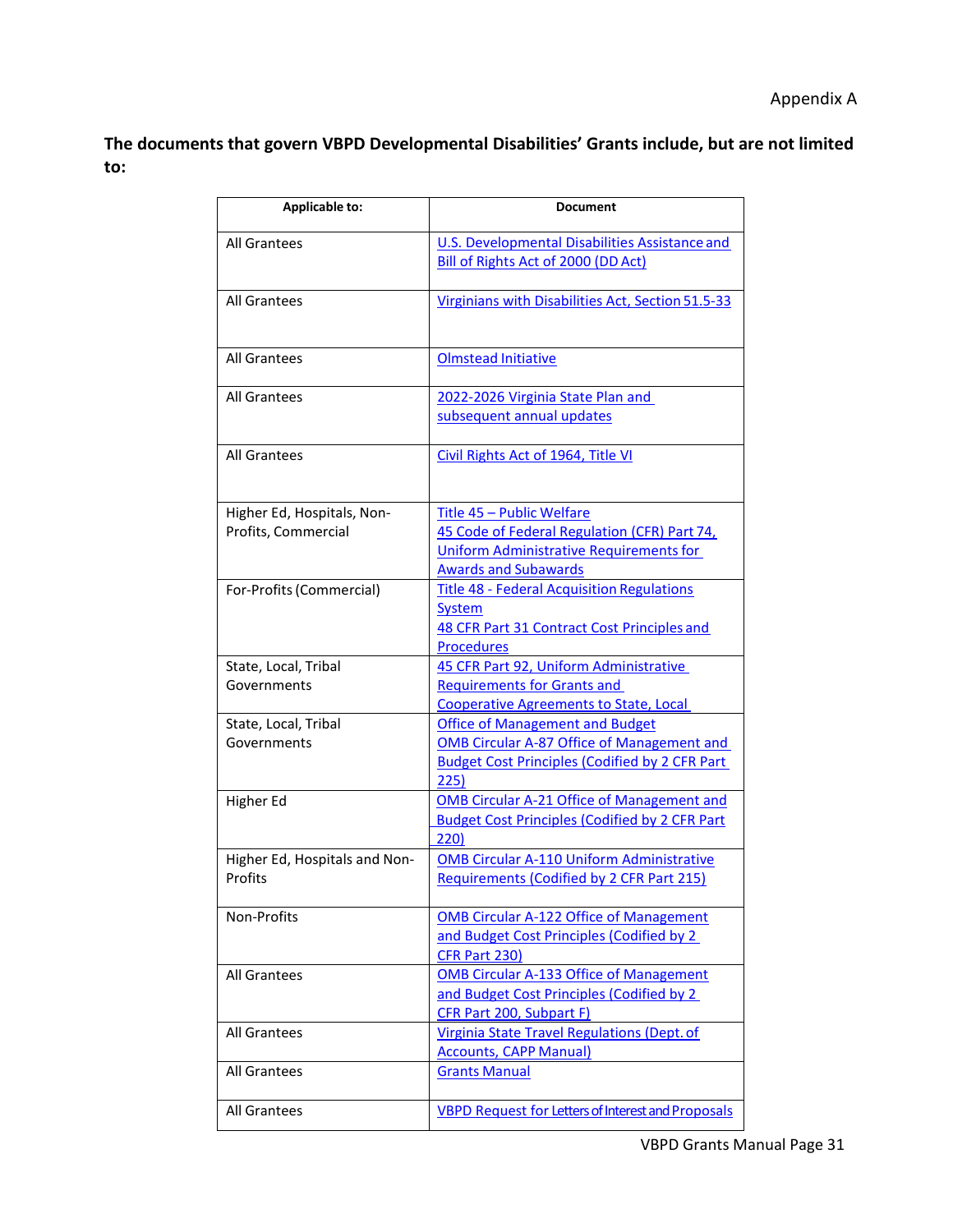#### **DESIGNATED POVERTY AREAS INVIRGINIA**

The below link from the US Census Bureau lists the counties and cities that have been identified as poverty areas based on the percentage of individuals (all ages) in a locality who are at or below the FederalPoverty Level of income in 2016. The Board prioritized those localities which have **a** *poverty rate of20 percent (%) or greater,* which is the poverty level threshold, as determined by the Secretary of Health and Human Services. In 2016, Virginia's overall poverty rate was 11.0 percent.<sup>1</sup>

Our reason for adopting the Secretary's poverty level threshold is to focus attention on those localities which have the greatest poverty. As noted by the Weldon Cooper Center for Public Service atthe University of Virginia (2014), although the Commonwealth as a whole has a relativelyhigh median per capita household income and relatively low poverty rate, the aggregate data obscures the significant variation in income and poverty at the local and regional levels.The aggregate data is impacted by trends in Northern Virginia, which contains nearly a third of the state's total population.<sup>2</sup>

If the grant project **primarily serves a designated poverty area(s) with a poverty rate of 20 percent (%) or greater,** the Board will fund upto 90% of the Total Project Costs. The minimum match requirement then is 10% of the Total Project Costs. To determine Total Project Costs, divide the total grant funds requested by 90%.

For all other DD grant projects, the minimum match requirement is 25% of the Total Project Costs. **Please see the applicable Request for Proposal (RFP) for any alternate match requirements.**

For a complete listing of cities and counties in Virginia that are designated poverty areas, please see the US Census [Bureau's Small Area Income and Poverty Estimates interactive map.](https://www.census.gov/data-tools/demo/saipe/#/?map_geoSelector=aa_c) For additional guidance on Urban and Rural Poverty Areas, please see thi[s publication](https://itacchelp.org/wp-content/uploads/2018/04/Urban-and-Rural-Poverty-Areas-updated-2018.pdf) from the Information and Technical Assistance Center for Councils on Developmental Disabilities (iTACC).

#### Data Sources:

- 1. [U.S. Census Bureau](https://www.census.gov/data-tools/demo/saipe/saipe.html?s_appName=saipe&map_yearSelector=2016&map_geoSelector=aa_c&s_state=51&menu=grid_proxy&s_inclStTot=y)
- 2. University of Virginia (2014). *Virginia's Regions.* [Weldon Cooper Center for Public](https://demographics.coopercenter.org/sites/demographics/files/RegionalProfiles_28July2014_0.pdf)  **[Service](https://demographics.coopercenter.org/sites/demographics/files/RegionalProfiles_28July2014_0.pdf)**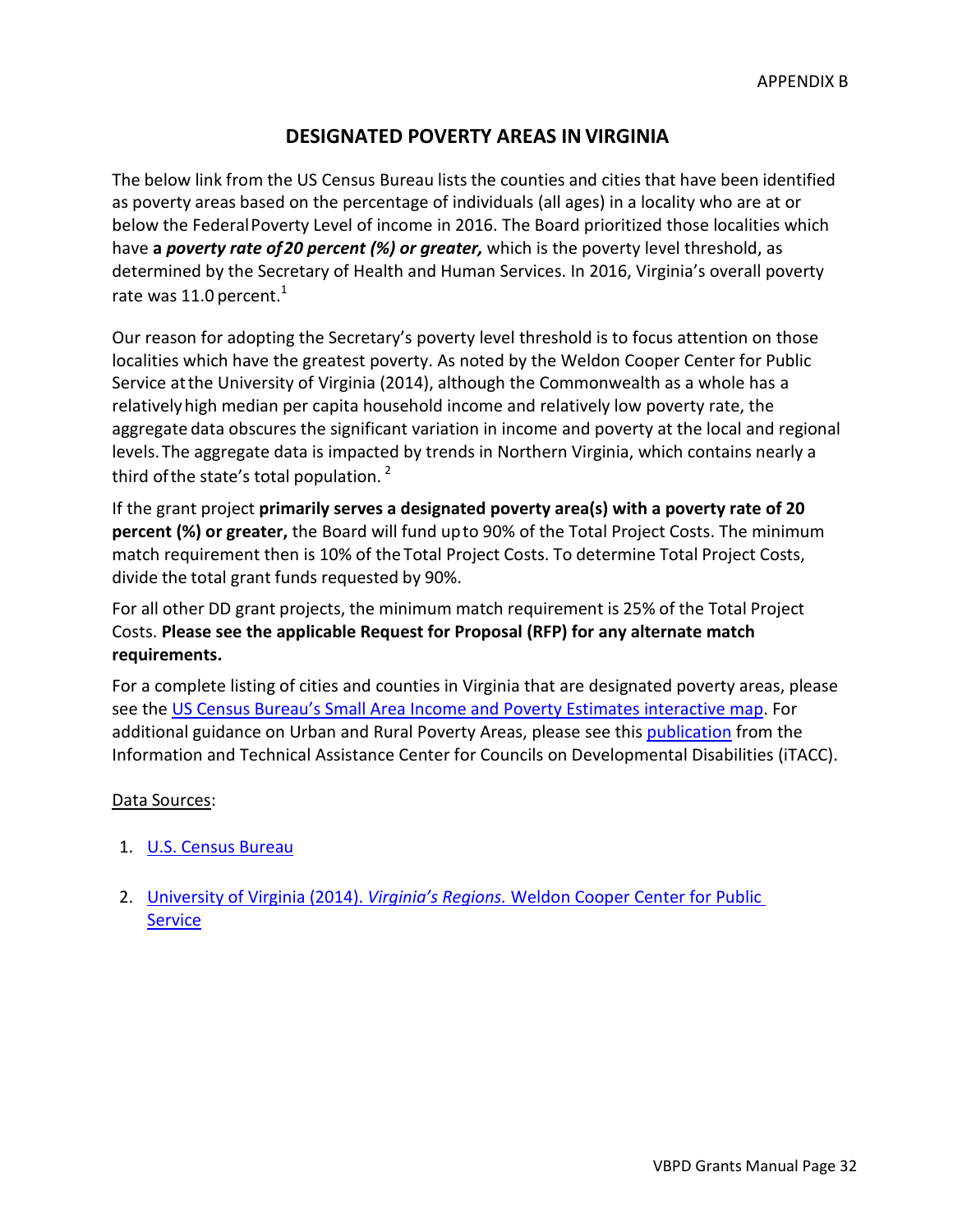## **Federal Performance Measures**

The Board submits a Program Performance Report (PPR) annually to its federal oversight agency, the U.S. Administration on Intellectual and Developmental Disabilities. The report includes a summary of all projects and activities conducted during the federal fiscal year, including projects implemented by Board grantees. In addition, for each federal performance measure, the Developmental Disability (DD) Council reports the cumulative total from all projects and activities. These measures are used to determine the DD Council's success in meeting its goals and objectives, and are used by the federal oversight agency in performance reports to the administration and the congress.

#### **SYSTEMS CHANGE (SC) ANNUAL PERFORMANCE MEASURES**

#### **SC 1: Short Term Measure**

The number of Council **efforts** to transform fragmented approaches into a coordinated and effective system that assures individuals with developmental disabilities and their families participate in the design of and have access to needed community services, individualized supports, and other forms of assistance that promote self-determination, independence, productivity, and integration and inclusion in all facets of community life.

#### **Sub Measures**

#### **SC 1.1 Policy and/or Procedure changes.**

SC 1.1.1 The number of policies and/or procedures created or changed

**Definitions**

**Policy:** A statement of how an organization or entity intends to conduct its services, actions, or business. Policies provide a set of guiding principles that help with decision-making.

*Procedure:* A description of how each policy will be put into action. Procedures often outline who will do what, what steps will be taken, and which forms to use.

*Policy and/or procedure change***:** A policy and/or procedure change reflects a course of action that has the potential to create or improve policies and/or procedures regarding services and supports that promote self-determination, independence, productivity, and integration and inclusion in all facets of community life.

*Change:* The act of making or becoming different.

*Created:* To cause to come into being.

**SC 1.2 Statute or Regulation Changes**

SC 1.2.1 The number of statutes and/or regulations created or changed

**Definitions**

*Statute:* A rule or other enactment made by a legislature and expressed in a formal document.

*Regulation:* A rule or administrative code issued by governmental agencies at all levels, municipal, county, state and federal. Regulations are not laws but have the force of law since they are adopted under authority granted by statues.

*Statute and/or Regulation Change:* A law and/or rule or administrative code that has the potential to improve laws, rules, or administrative codes regarding services, supports, and other assistance that promote self-determination, independence, productivity, and integration and inclusion in all facets of community life.

*Change:* The act of making or becoming different.

*Created:* To cause to come into being.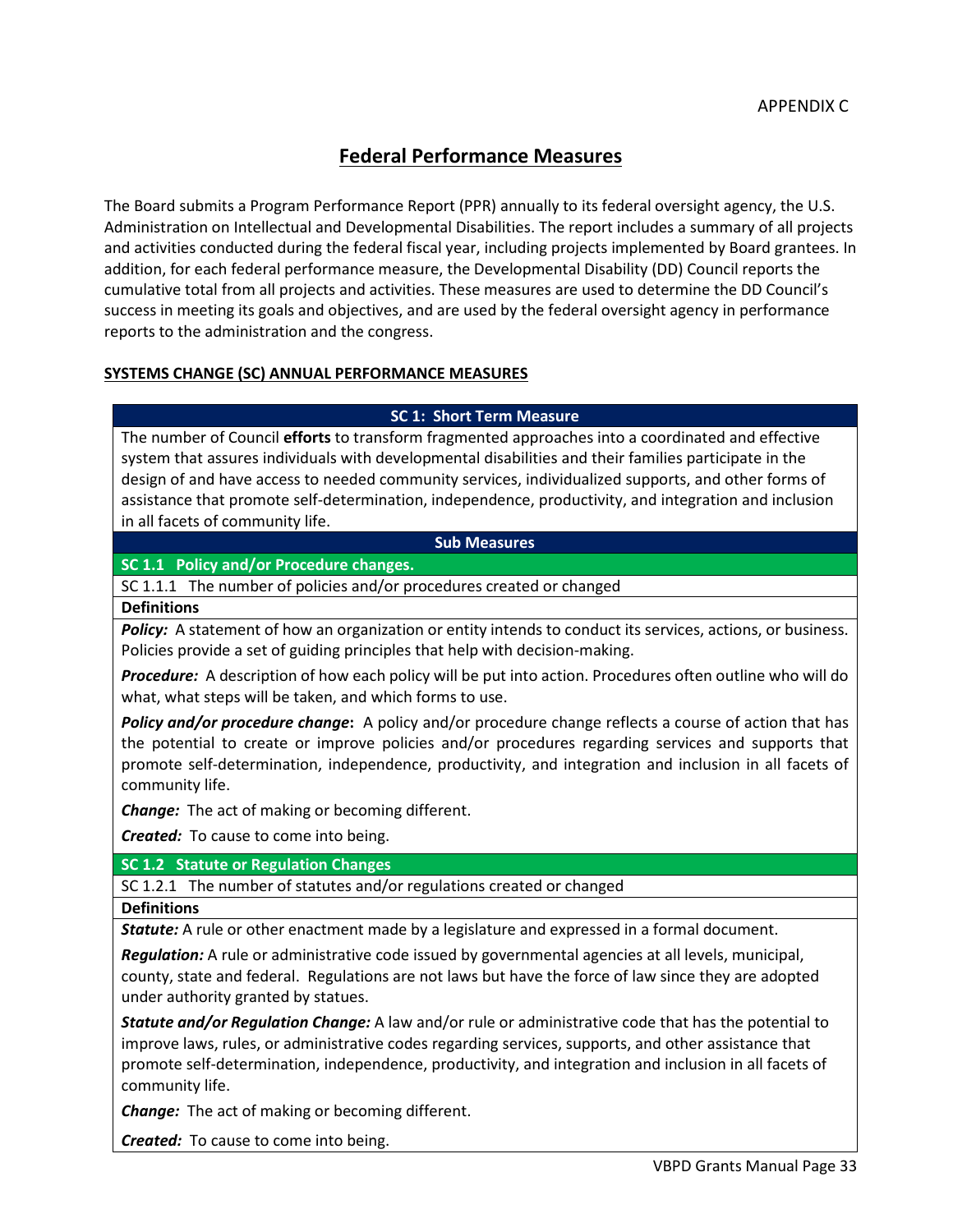#### **SC 1.3 Promising and/or best practices**

SC 1.3.1 The number of promising practices created

SC 1.3.2 The number of promising practices supported through Council Activities

SC 1.3.3 The number of best practices created

SC 1.3.4 The number of best practices supported through Council Activities

#### **Definitions**

*Promising Practice:* A practice with an innovative approach that improves upon existing practice and positively impacts the area of practice. The practice should demonstrate a high degree of success and the possibility of replication in other areas of settings but has not been tested.

*Best Practice:* A technique or methodology that, through experience and research, has proven to reliably lead to a desired result.

*Created***:** To cause to come into being.

*Supported:* Activities funded by the Council, as based on the State Plan; Activities planned and funded by the Council as based on the State Plan.

#### **SC 1.4 Training/Education**

SC 1.4.1 The number of people trained or educated through Council systemic change initiatives

#### **Definition**

*Trained or educated:* Training is an organized activity designed to give information and/or instructions to improve performance or help attain knowledge or skill; educated means to give information about something. This number would not include general public education (web site hits, newspaper, social media, etc.

#### **SC 1.5 Collaboration**

SC 1.5.1 The number of Council supported system change activities with organizations actively involved.

#### **SC 2: Long Term Measures**

SC 2.1 The number of Council efforts that lead to the improvement of best or promising practices, policies, procedures, statute or regulations changes *(sub measures 2.1.1 and 2.1.3)*

SC 2.2 The number of Council efforts to transform fragmented approaches into a coordinated and effective system that assures individuals with developmental disabilities and their families participate in the design of and have access to needed community services, individualized supports, and other forms of assistance that promote self-determination, independence, productivity, and integration and inclusion in all facets of community life. *(sub measures 2.1.2 and 2.1.4)*

#### **Sub-Measures**

**SC 2.1.1** The number of policy, procedure, statute or regulations

**SC 2.1.2** The number of policy, procedure, statute or regulation changes implemented

**SC 2.1.3** The number of promising and/or best practices improved as a result of systems change activities.

**SC 2.1.4** The number of promising and/or best practices that were implemented.

#### **Definitions**

*Change:* The act of making or becoming different.

*Created:* To cause to come into being.

*Implemented:* To put into effect, put into action, put into practice, carry out, enact.

*Improved:* To make or become better, to raise to a more desirable condition or quality.